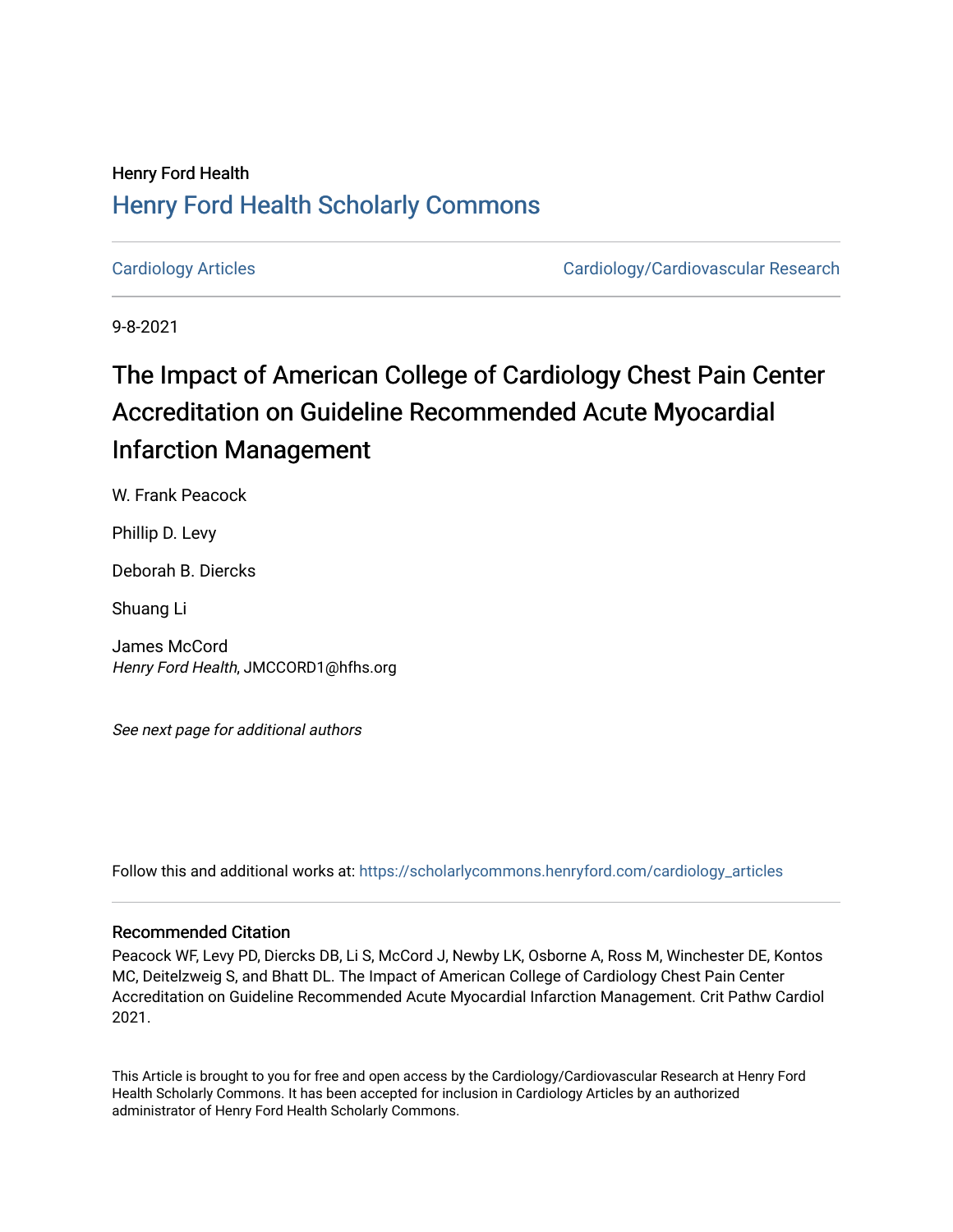#### Authors

W. Frank Peacock, Phillip D. Levy, Deborah B. Diercks, Shuang Li, James McCord, L. Kristin Newby, Anwar Osborne, Michael Ross, David E. Winchester, Michael C. Kontos, Steven Deitelzweig, and Deepak L. Bhatt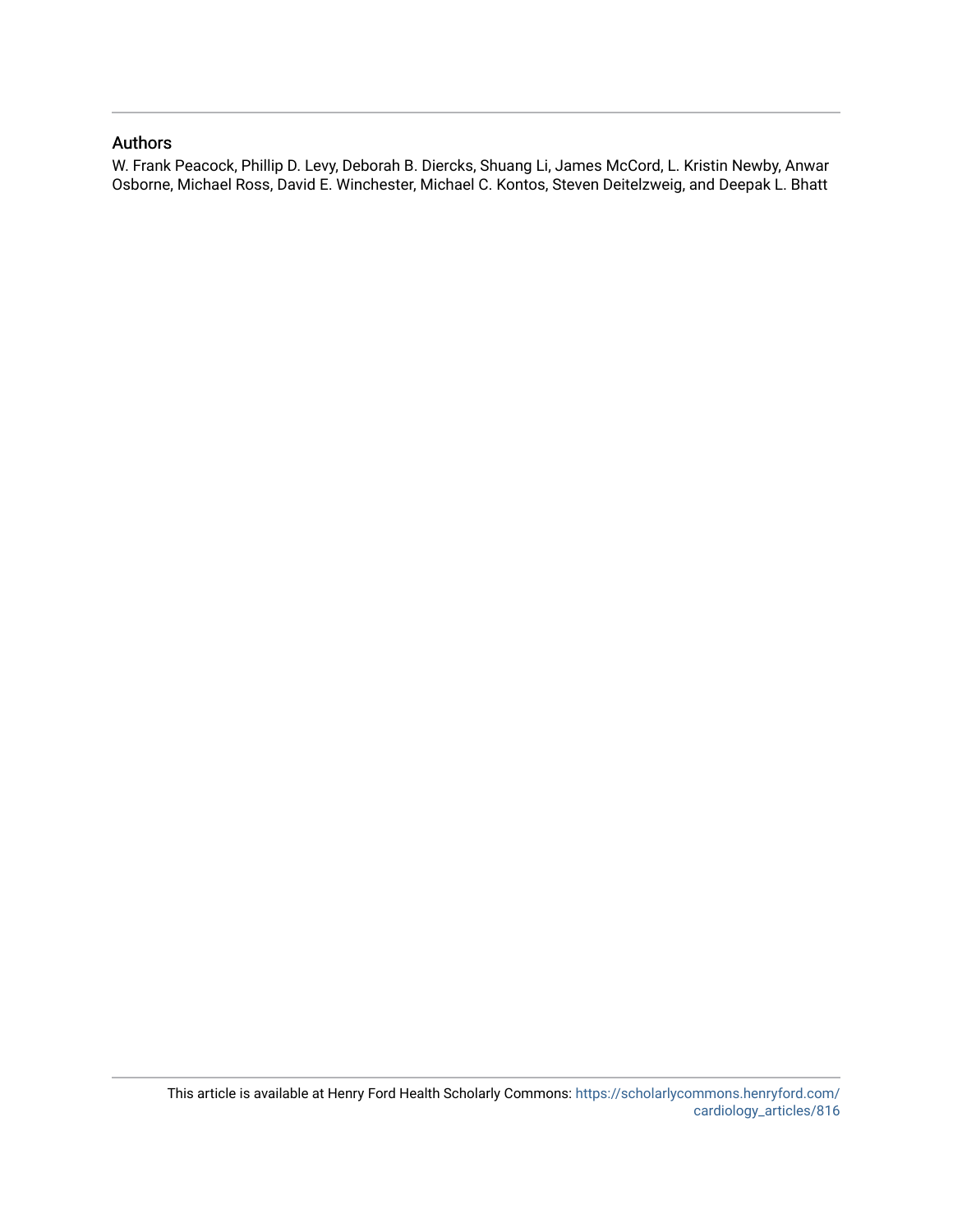#### **Critical Pathways in Cardiology Journal Publish Ahead of Print**

#### **DOI: 10.1097/HPC.0000000000000266**

#### **The Impact of American College of Cardiology Chest Pain Center Accreditation on**

#### **Guideline Recommended Acute Myocardial Infarction Management**

W. Frank Peacock, MD, FACEP, FACC, FESC\* (1)

Phillip D. Levy, MD, MPH (2)

Deborah B. Diercks, MD, MSc (3)

Shuang Li, MS (4)

James McCord (5)

L. Kristin Newby, MD, MHS (6)

Anwar Osborne, MD, MPM (7)

Michael Ross (7)

David E. Winchester, MD MS (8)

Michael C Kontos, MD (9)

Steven Deitelzweig M.D., MMM (10)

Deepak L. Bhatt, MD, MPH (11)

1) Baylor College of Medicine, 2) Wayne State School of Medicine, Detroit, MI, 3) University of Texas, Southwestern, 4) NCDR employee, 5) Henry Ford Health System, 6) Department of Medicine, Division of Cardiology, Duke University School of Medicine, 7) Emory University School of Medicine, 8) University of Florida, 9) Virginia Commonwealth University, 10) Ochsner Health System, 11) Brigham and Women's Hospital Heart & Vascular Center, Harvard Medical School, Boston, MA W. Frank Peacock, MD, FACEP, FACC, FESC\* (1)<br>Phillip D. Levy, MD, MPH (2)<br>Deborah B. Diercks, MD, MSc (3)<br>Shuang Li, MS (4)<br>Inmes McCord (5)<br>L. Kristin Newby, MD, MFM (7)<br>Michael Ross (7)<br>Michael C Kontos, MD (9)<br>Steven De

\*Corresponding Author: [Frankpeacock@gmail.com](mailto:Frankpeacock@gmail.com)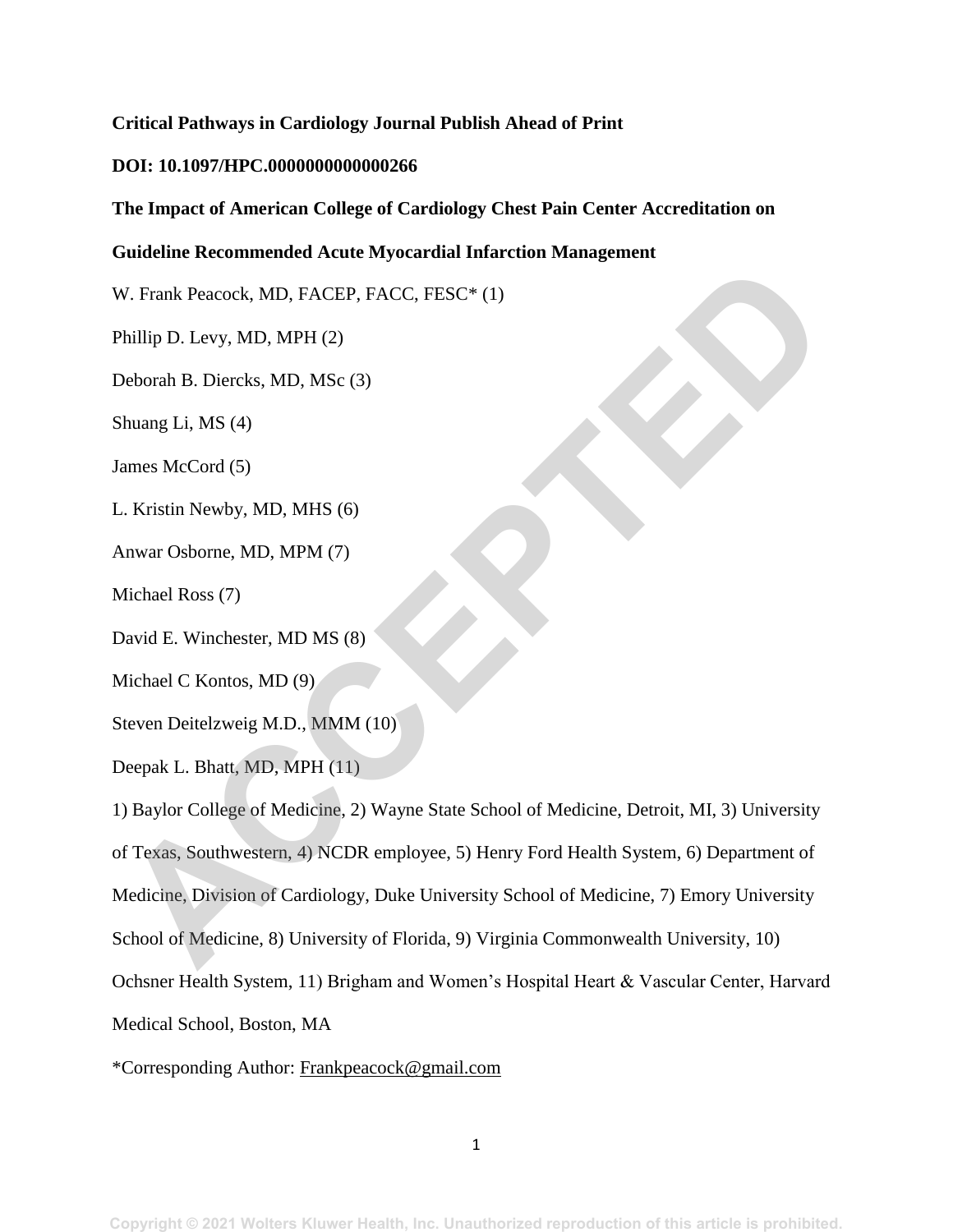**Disclosures:** WFP: ACC AOC board member

PL: Immediate Past Chair, ACC Accreditation Oversight Committee; Current Member ACC NCDR Oversight Committee and Chest Pain – MI Registry Research & Publications subcommittee

DBD: ACC AOC past board member. ACC Chest Pain MI Steering Committee, ACC, NCDR CQSC committee

JM: Member ACC Accreditation Oversight Committee, Consultant: Beckman, Roche. Research Support: Beckman, Roche, Abbott, Siemens.

LKN: Research funding to Duke University supports my research salary: BioKier, Better Therapeutics, Roche Diagnostics, Vidya, NIH, North Carolina Department of Health and Human Services; Consultant/Advisory Board: Medtronic.

AO: ACC AOC board member

MR: ACC AOC past board member

DW: ACC AOC board member

SD: ACC AOC board member, ACC Chest Pain MI Steering Committee, Advisory Board: Pfizer, BMS, and Alexion

DLB: Advisory Board: Cardax, CellProthera, Cereno Scientific, Elsevier Practice Update Cardiology, Janssen, Level Ex, Medscape Cardiology, MyoKardia, NirvaMed, Novo Nordisk, PhaseBio, PLx Pharma, Regado Biosciences; Board of Directors: Boston VA Research Institute, Society of Cardiovascular Patient Care, TobeSoft; Chair: American Heart Association Quality Oversight Committee; Data Monitoring Committees: Baim Institute for Clinical Research (formerly Harvard Clinical Research Institute, for the PORTICO trial, funded by St. Jude Medical, now Abbott), Cleveland Clinic (including for the ExCEED trial, funded by Edwards), DBD: ACC AOC past board member. ACC Chest Pain MI Steering Committee, ACC, NCDR<br>CQSC committee<br>M: Member ACC Accreditation Oversight Committee, Consultant: Beckman, Roche. Research<br>Support: Beckman, Roche, Abbott, Siemens.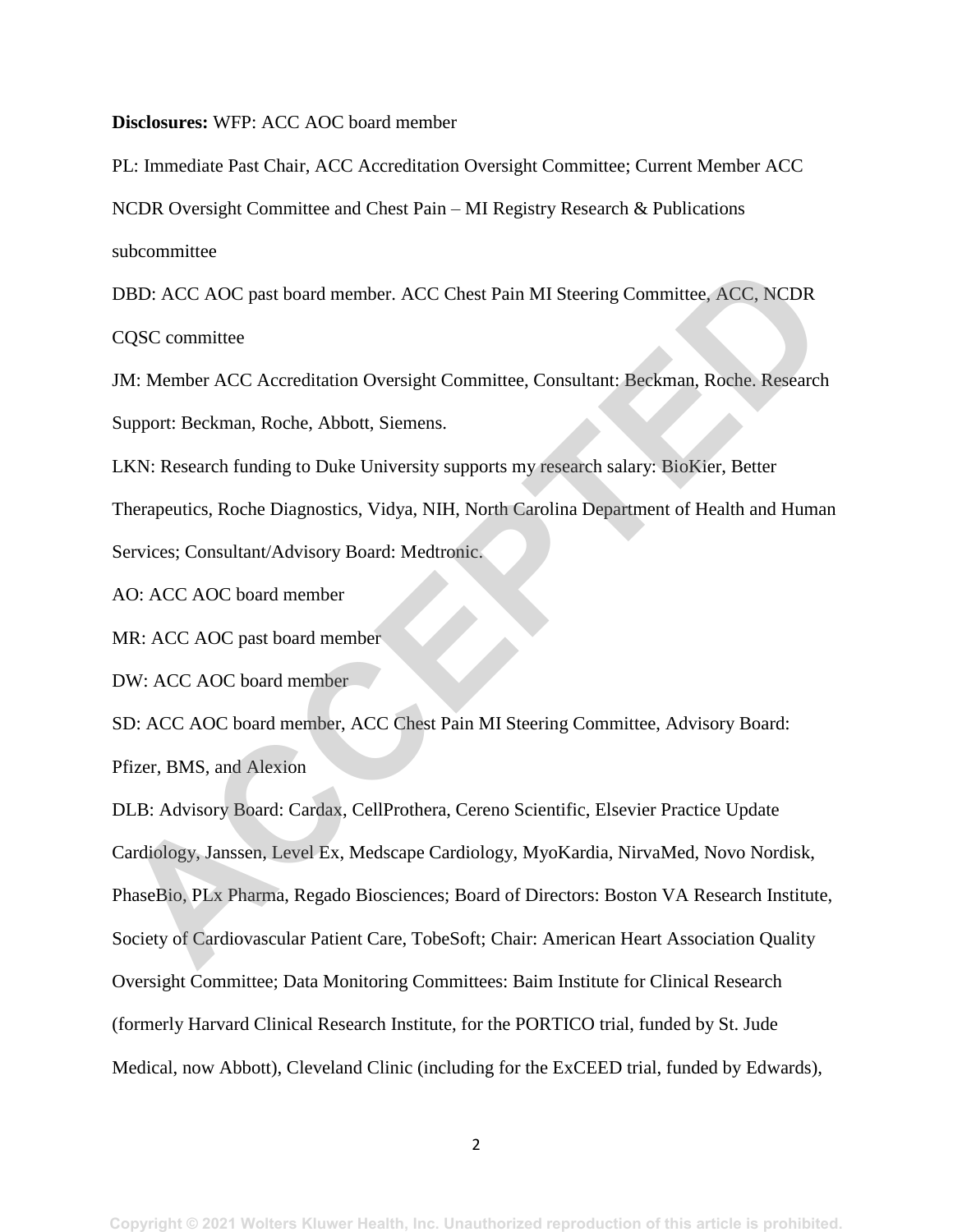Contego Medical (Chair, PERFORMANCE 2), Duke Clinical Research Institute, Mayo Clinic, Mount Sinai School of Medicine (for the ENVISAGE trial, funded by Daiichi Sankyo), Population Health Research Institute; Honoraria: American College of Cardiology (Senior Associate Editor, Clinical Trials and News, ACC.org; Chair, ACC Accreditation Oversight Committee), Baim Institute for Clinical Research (formerly Harvard Clinical Research Institute; RE-DUAL PCI clinical trial steering committee funded by Boehringer Ingelheim; AEGIS-II executive committee funded by CSL Behring), Belvoir Publications (Editor in Chief, Harvard Heart Letter), Canadian Medical and Surgical Knowledge Translation Research Group (clinical trial steering committees), Duke Clinical Research Institute (clinical trial steering committees, including for the PRONOUNCE trial, funded by Ferring Pharmaceuticals), HMP Global (Editor in Chief, Journal of Invasive Cardiology), Journal of the American College of Cardiology (Guest Editor; Associate Editor), K2P (Co-Chair, interdisciplinary curriculum), Level Ex, Medtelligence/ReachMD (CME steering committees), MJH Life Sciences, Population Health Research Institute (for the COMPASS operations committee, publications committee, steering committee, and USA national co-leader, funded by Bayer), Slack Publications (Chief Medical Editor, Cardiology Today's Intervention), Society of Cardiovascular Patient Care (Secretary/Treasurer), WebMD (CME steering committees); Other: Clinical Cardiology (Deputy Editor), NCDR-ACTION Registry Steering Committee (Chair), VA CART Research and Publications Committee (Chair); Research Funding: Abbott, Afimmune, Amarin, Amgen, AstraZeneca, Bayer, Boehringer Ingelheim, Bristol-Myers Squibb, Cardax, CellProthera, Cereno Scientific, Chiesi, CSL Behring, Eisai, Ethicon, Ferring Pharmaceuticals, Forest Laboratories, Fractyl, Garmin, HLS Therapeutics, Idorsia, Ironwood, Ischemix, Janssen, Lexicon, Lilly, Medtronic, MyoKardia, NirvaMed, Novartis, Novo Nordisk, Owkin, Pfizer, PhaseBio, PLx Committee). Baim Institute for Clinical Research (formerly Harvard Clinical Research Institute<br>RE-DUAL PCI clinical trial steering committee funded by Boehringer Ingelhelm; AEGIS-II<br>executive committee funded by CSI. Behri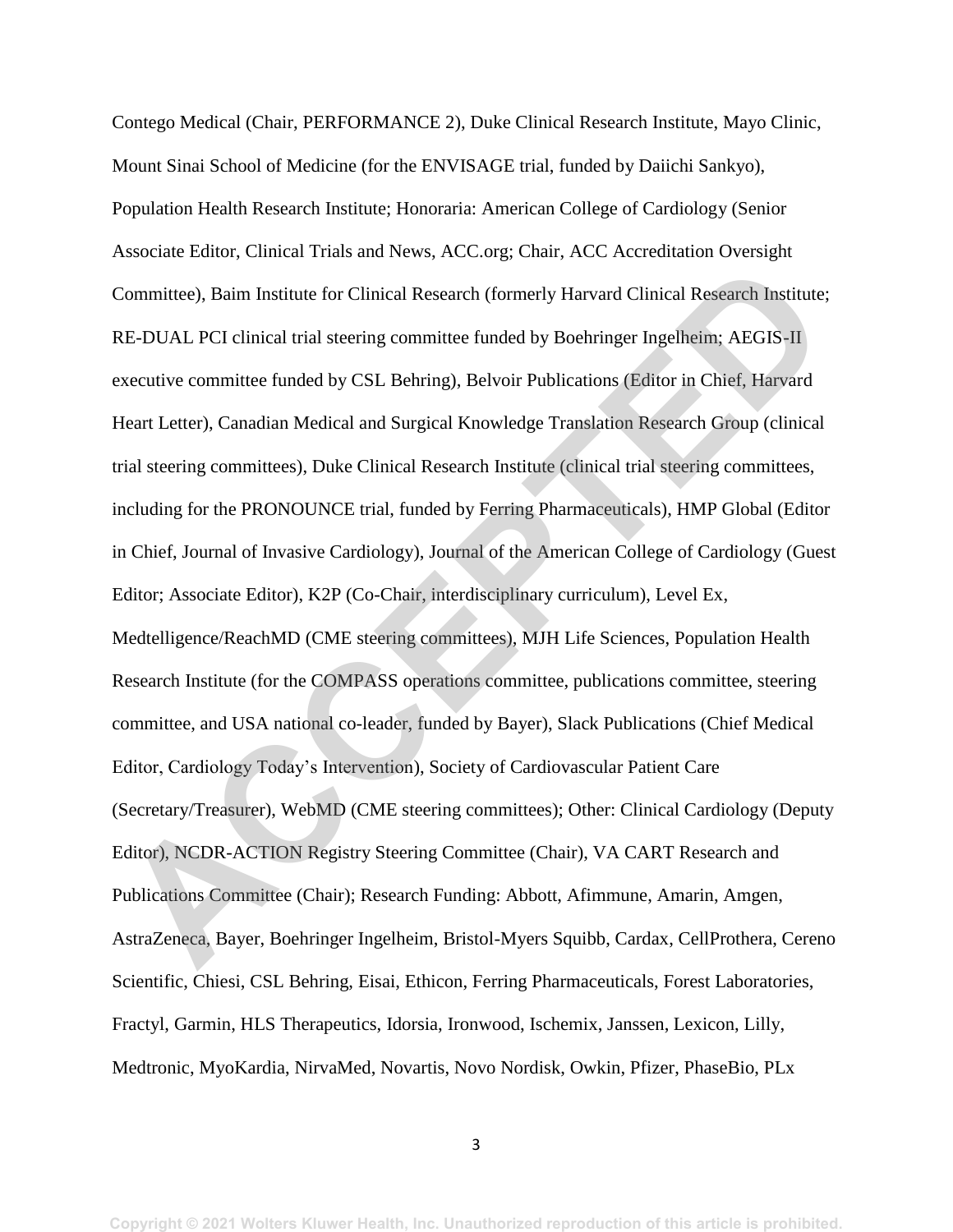Pharma, Regeneron, Roche, Sanofi, Synaptic, The Medicines Company, 89Bio; Royalties: Elsevier (Editor, Cardiovascular Intervention: A Companion to Braunwald's Heart Disease); Site Co-Investigator: Abbott, Biotronik, Boston Scientific, CSI, St. Jude Medical (now Abbott), Svelte; Trustee: American College of Cardiology; Unfunded Research: FlowCo, Merck, Takeda **ACCEPTED**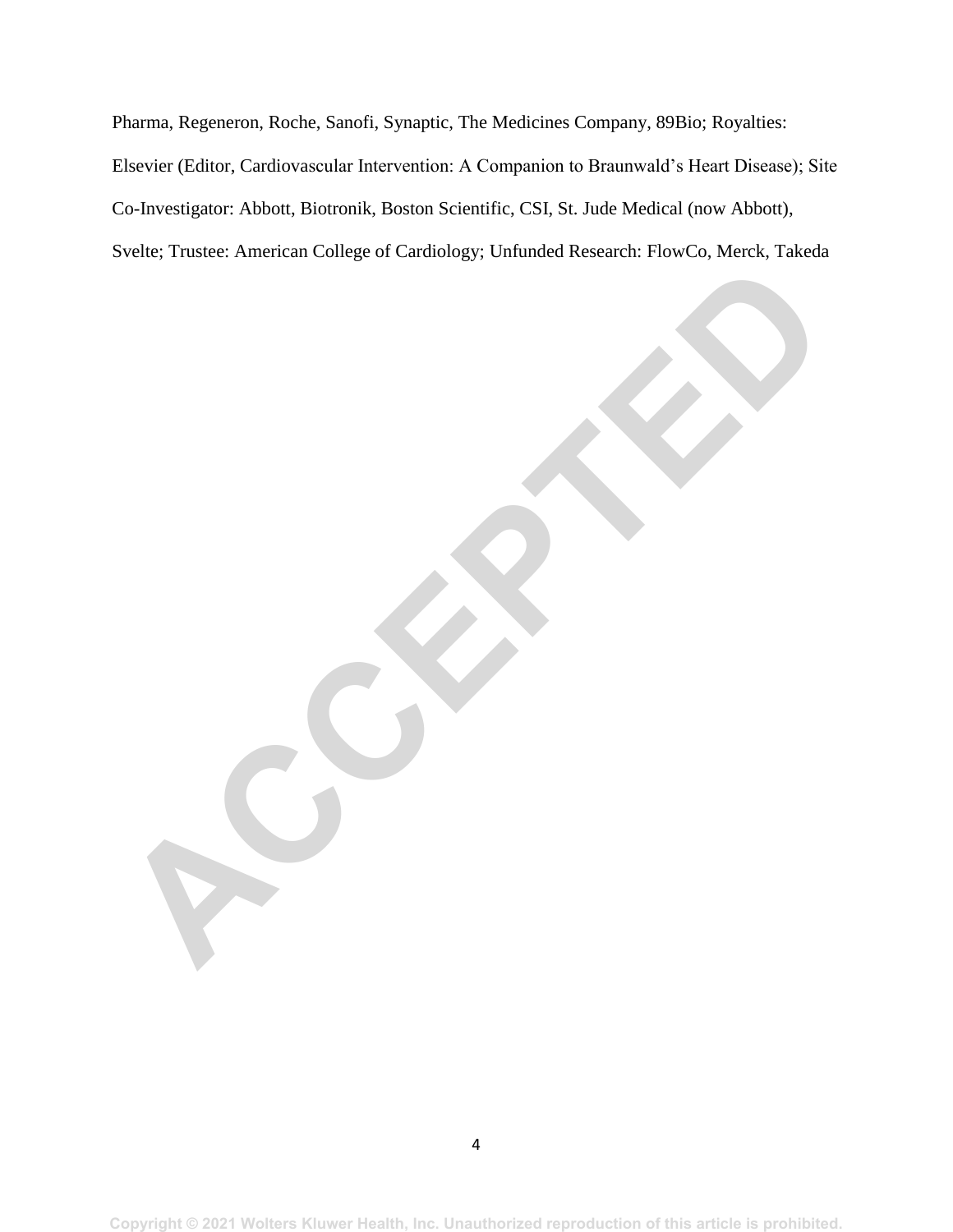#### **ABSTRACT: 249 words**

**Background:** Whether American College of Cardiology (ACC) Chest Pain Center (CPC) accreditation alters guidelines adherence rates is unclear.

**Methods:** We analyzed patient-level, hospital-reported, quality metrics for myocardial infarction (MI) patients from 644 hospitals collected in the ACC's Chest Pain-MI Registry from 1/1/19 to 12/31/20, stratified by CPC accreditation for >1 year.

**Results:** Of 192,374 MI patients, 67,462 (35.1%) received care at an accredited hospital. In general, differences in guideline adherence rates between accredited and non-accredited hospitals were numerically small, though frequently significant. Patients at accredited hospitals were more likely to undergo coronary angiography (98.6% vs 97.9%, p<0.0001), percutaneous coronary intervention (PCI) for NSTEMI (55.4% vs 52.3%, p<0.0001), have overall revascularization for NSTEMI (63.5% vs 61.0%, p<0.0001), and receive P2Y12 inhibitor on arrival (63.5% vs. 60.2%, p<0.0001). Non-accredited hospitals more ECG within 10 minutes (62.3% vs. 60.4%,  $p$ <0.0001) and first medical contact to device activation  $\leq$  90 minutes (66.8% vs. 64.8%, p<0.0001). Accredited hospitals had uniformly higher discharge medication guideline adherence, with patients more likely receiving aspirin (97.8% vs. 97.4%, p<0.0001), angiotensin converting enzyme inhibitor (46.7% vs. 45.3%, p<0.0001), beta blocker (96.6% vs. 96.2%, p<0.0001), P2Y12 inhibitor (90.3% vs. 89.2%, p<0.0001), and statin (97.8% vs. 97.5%, p<0.0001). Interaction by accredited status was significant only for length of stay (LOS), which was slightly shorter at accredited facilities for specific subgroups. (MI) patients from 644 hospitals collected in the ACC's Chest Pain-MI Registry from 1/4/19 to<br>12/31/20, stratified by CPC accreditation for >1 year.<br>**Results:** Of 192,374 MI patients, 67,462 (35.1%) received care at an ac

**Conclusions:** ACC CPC accreditation was associated with small consistent improvement in adherence to guideline-based treatment recommendations of catheter-based care (catheterization and PCI) for NSTEMI and discharge medications, and shorter hospital stays.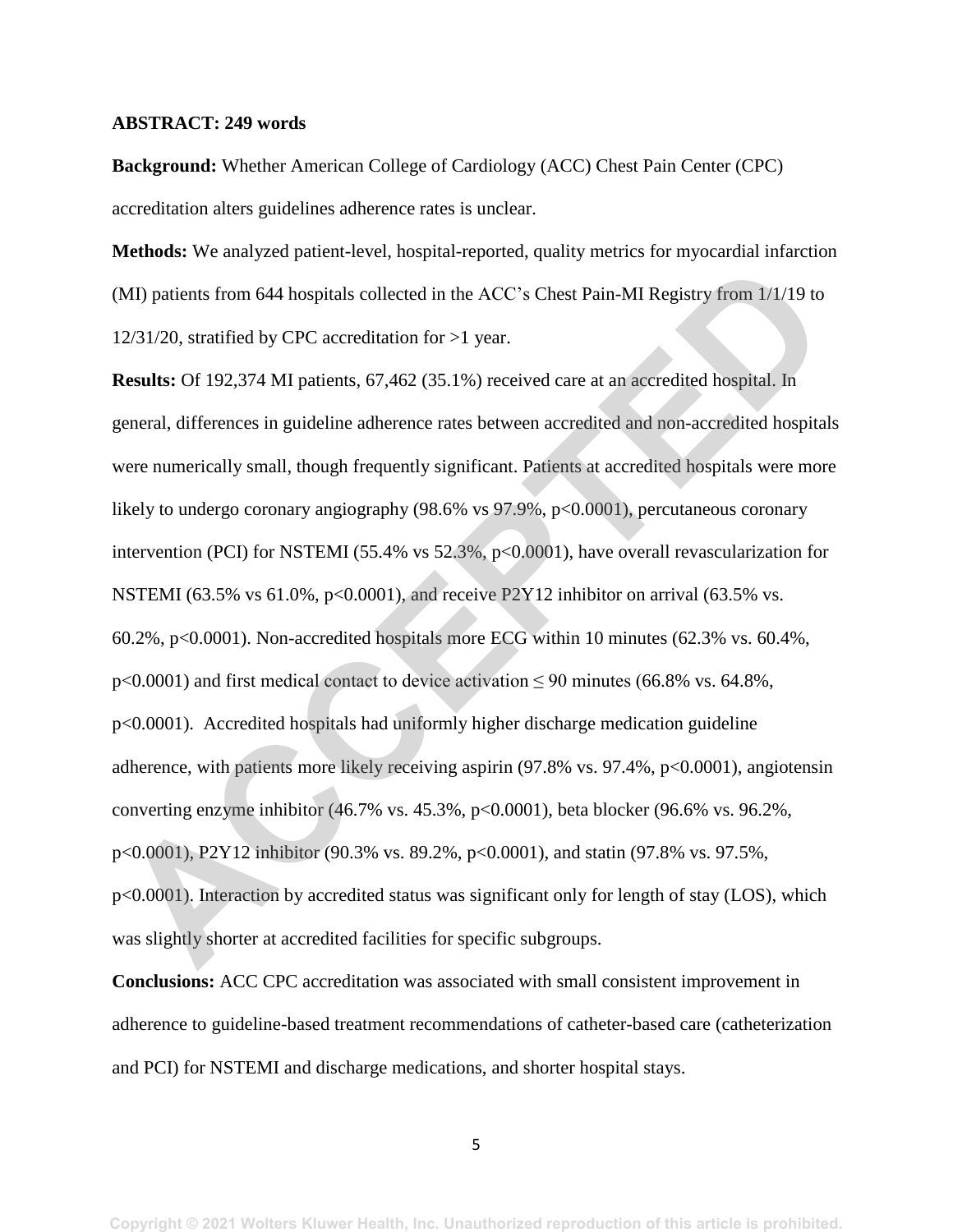#### **Manuscript word count (sans bibliography): 2494**

#### **Introduction:**

Cardiovascular disease is the number one cause of death in industrialized nations. In the US in 2018, it was estimated that there were 129,974,000 emergency department visits, 7 million (5.4%) of whom had chest pain and potential myocardial infarction (MI). (1) Though guidelines exist for patients with MI, great variability remains in the evaluation and management of these patients.

To address the quality improvement aspects of a suspected ACS presentation, and to leverage the collaborative potential of a multispecialty approach, the Society of Chest Pain Centers (SCPC) was formed in 1998 to define a set of optimal evaluation and management processes. Institutions that met the standards of quality improvement, as defined by the SCPC, were eligible for accreditation as a Chest Pain Center (CPC). By formalizing a process of accreditation, institutions were directed down a path of consistent improvement in the measurement, standardization, and delivery of high-quality MI care. Because of clearly defined improvements and outcomes in the delivery of care, (2,3,4,5,6,7) by 2018 nearly 1/3 of all US hospitals were accredited by the SCPC, prompting development of similar accreditation programs in Brazil, China, Germany, and the United Kingdom. (8,9,10,11) (5.4%) of whom had chest pain and potential myocardial infarction (MI). (1) Though guidelines<br>exist for patients with MI, great variability remains in the evaluation and management of these<br>patients.<br>To address the quality

Late in 2018, in an effort to expand their quality improvement mission, the SCPC and the American College of Cardiology (ACC) merged, resulting in the formation of ACC Accreditation Services (AS). ACC-AS provides accreditation for several service lines related to cardiovascular care that include cardiac catheterization laboratories, heart failure, etc, as well as CPC accreditation. To obtain ACC CPC accreditation requires achievement of specific structural and process related "essential" elements, implementation of continuous quality improvement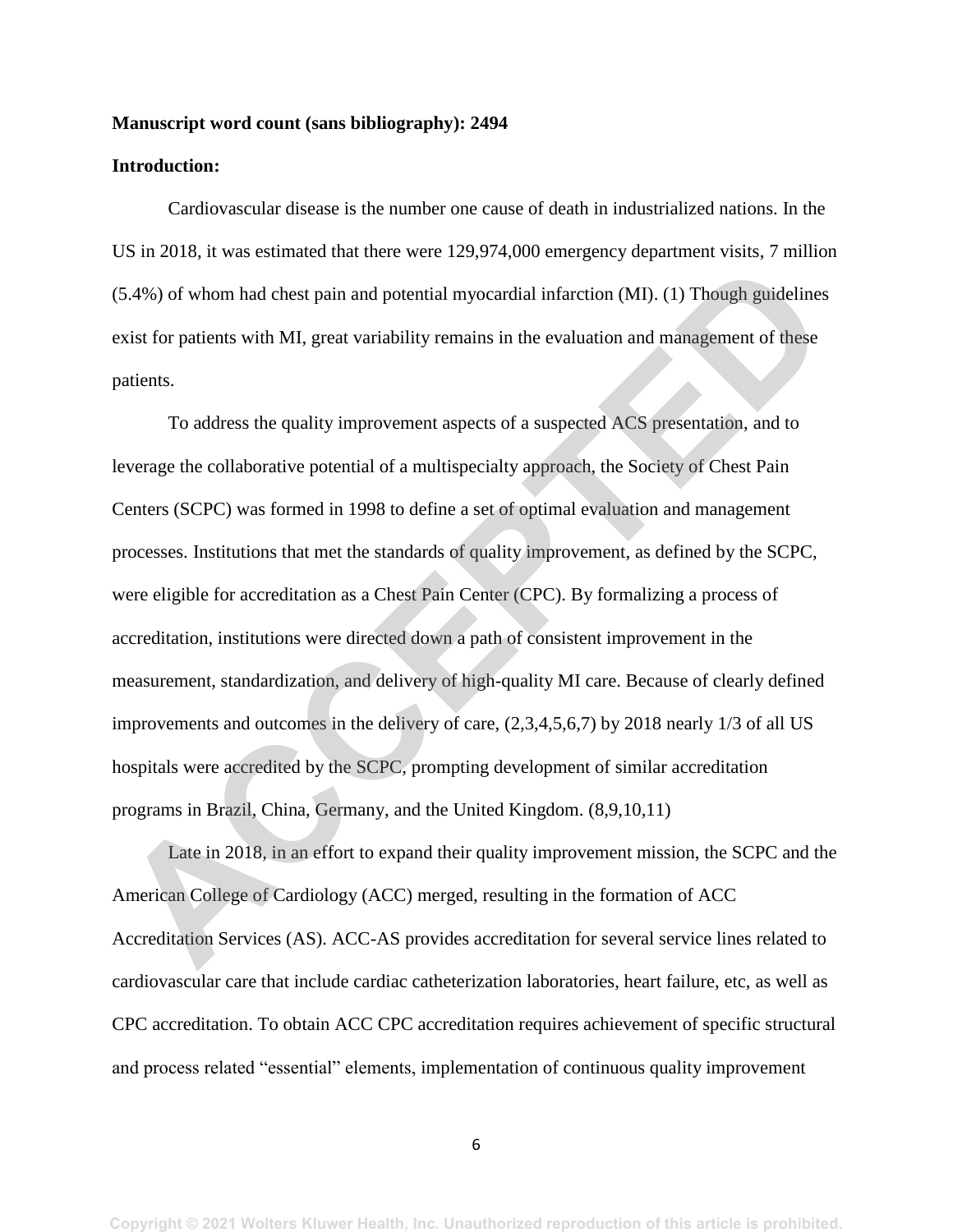efforts, standardized data collection and reporting, and regular evaluation of related outcomes. (12)

In addition to CPC accreditation, the ACC also offers participation in the National Cardiovascular Data Registry (NCDR) which provides a means for hospitals to measure quality and performance for a range of cardiovascular care services, including the Chest Pain-MI (CP-MI) Registry. While these programs are independent, and interested facilities can opt to participate in one without the other, the NCDR CP-MI Registry facilitates standard data collection and aligns accreditation with ACC performance measures, CMS measures, and provides a streamlined mechanism for facility level analysis of processes and outcomes. In addition, the NCDR CP-MI Registry is considered a high-weight improvement activity under the Medicare Merit-Based Incentive Payment System (MIPS), provides institutional 30-day risk standardized AMI mortality reports, and post-discharge outcome data through a linkage to the National Death Index (NDI). and performance for a range of cardiovascular care services, including the Chest Pain-MI (CP-<br>MI) Registry. While these programs are independent, and interested facilities can opt to<br>participate in one without the other, t

Because ACC CPC accreditation may alter the delivery of care for MI patients, we sought to evaluate differences in adherence to AHA/ACC guideline recommended 1A quality metrics for acute MI (13) between accredited and non-accredited institutions using the NCDR CP-MI registry.

#### **Methods:**

This was a retrospective observational analysis of the NCDR CP-MI registry. Included hospitals were ACC CPC accredited for at least 1 year. Definitions of registry data elements are available at: [https://www.ncdr.com/webncdr/action/home/datacollection.](https://urldefense.com/v3/__https:/www.ncdr.com/webncdr/action/home/datacollection__;!!JqxBPMk!3JoItX3W_0QSeojJNvZpwOXKhlS-oqPloio7D6hkfmelpt3gbr2XfMgkpnynfVoRSY0$) Performance measures of non-contraindicated points of interest include first door to first ECG within 10 min for direct arrival among patients who had an ECG, cardiac catheterization, any percutaneous coronary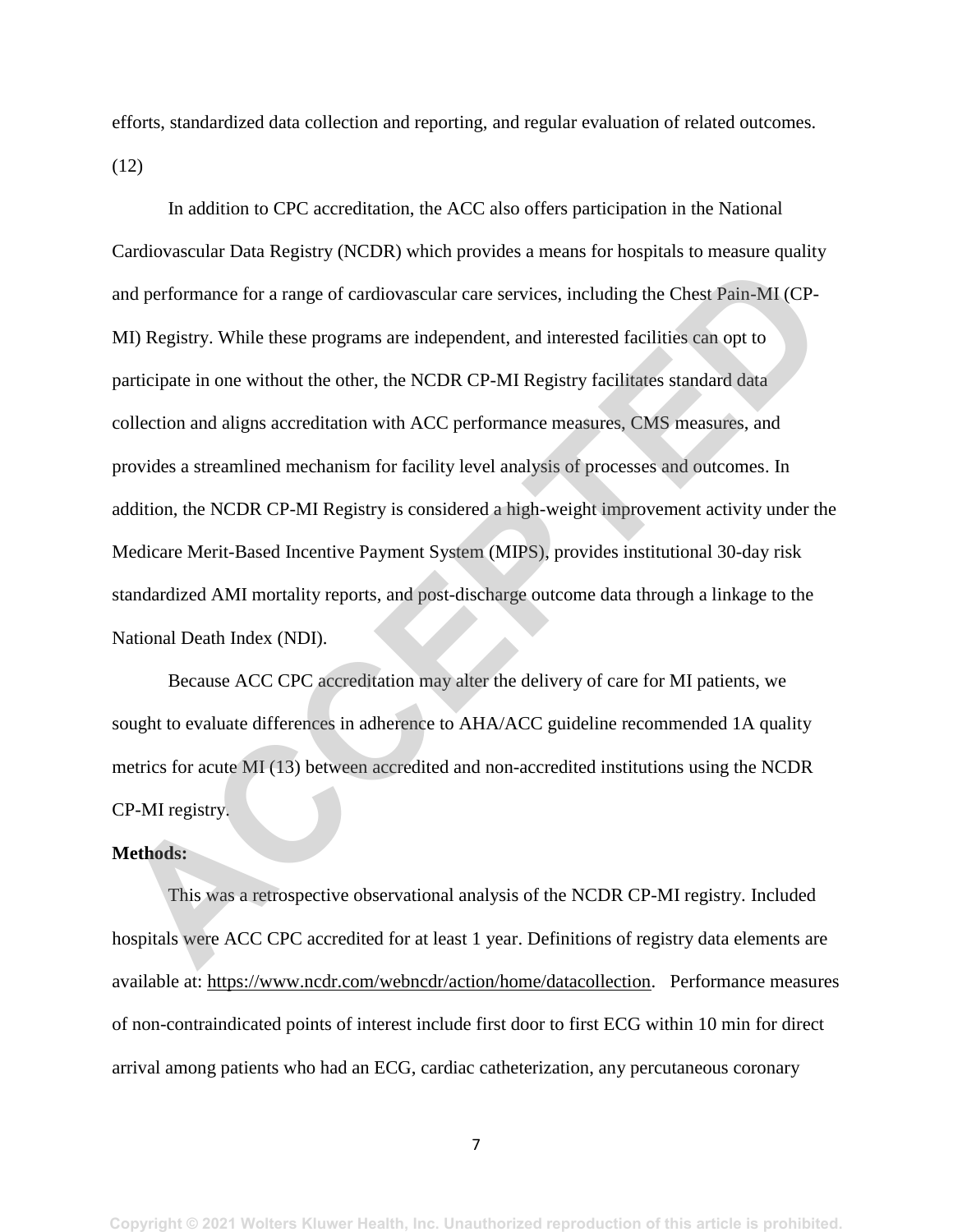intervention (PCI) for NSTEMI, primary PCI for STEMI, rates of first medical contact to device activation  $\leq 90$  minutes, coronary artery bypass grafting (CABG) for overall patients, cardiac rehabilitation referral for overall patients alive and out of hospital, medications at arrival among non-contraindicated patients (aspirin, P2Y12 inhibitors (P2Y12i), and beta-blockers), and discharge medication (aspirin, angiotensin receptor blocker (ARB), angiotensin converting enzyme inhibitor (ACEi), beta blocker, P2Y12i), or statin) in those discharged alive and not to another acute hospital, against medical advice or hospice, or if there was a medical/patient reason for not prescribing a medication of interest. Outcomes of interest included hospital length of stay (LOS) and in-hospital mortality.

Data were stratified by accredited vs. non-accredited hospital status. Continuous variables are presented as mean (standard deviation; SD) and median (intra quartile rank; IQR). Categorical variables were described using frequencies and percentages. The non-parametric Wilcoxon rank sum test was used to compare median of continuous variables between two group, and Chi-Square test was used for comparison of categorical variables between patients in accredited and non-accredited hospitals. Generalized estimating equations (GEE) logistic regression models and generalized score tests were used to evaluate the interactions of stratification factors (age groups, gender, race and ethnicity, hospital bed size categories, hospital academic status, hospital in rural / urban) with main interested variable (accredited vs nonaccredited) in respect to performance measures and in-hospital mortality (binary variables). A negative binomial regression model was used to test the interactions of stratification factors with main interested variable in respect to LOS among non-transfer out patients. For testing the interactions, a p-value of  $\leq 0.002$  (=0.05/25, which is number of outcomes) was considered discharge medication (aspirin, angiotensin receptor blocker (ARB), angiotensin converting<br>enzyme inhibitor (ACEi), beta blocker, P2Y12i), or statin) in those discharged alive and not to<br>unother acute hospital, against medi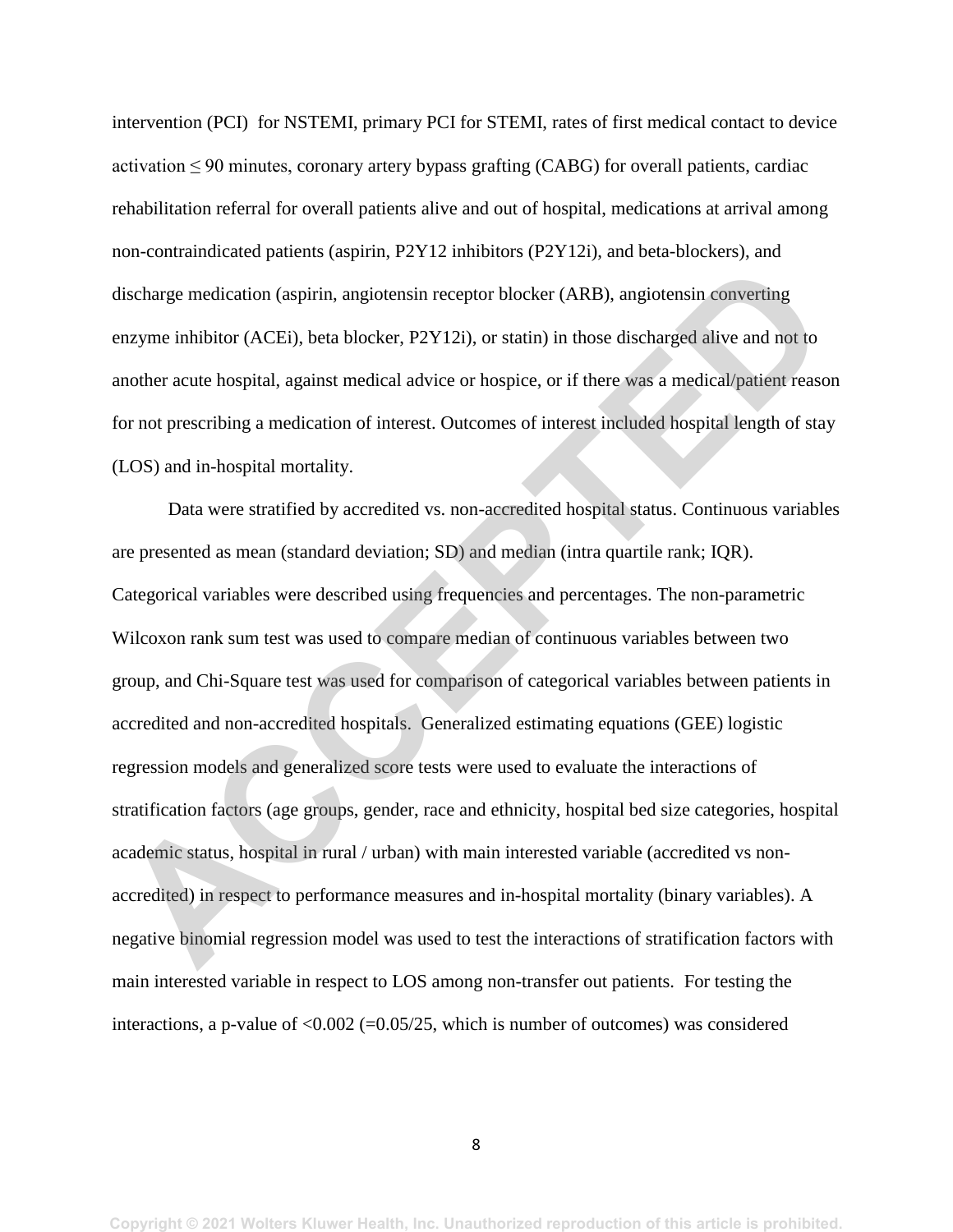significant to adjust for multiple comparisons. If the p-value for the interaction was statistically significant, we then describe the performance measures and outcomes by stratifications.

This registry was either approved by an institutional review board, or considered quality assurance data and not subject to institutional review board approval based on individual site determinations (14). All statistical analyses were performed using SAS version 9.4 software (SAS Institute, Cary, NC).

#### **Results:**

Overall, 434,506 patients at 784 institutions were included in the NCDR CP-MI registry during the enrollment period 2019 - 2020. Of these, 64,811 patients (at 139 hospitals) were excluded for missing facility accreditation status, 75,103 for transfer in status, 96,180 for not STEMI or NSTEMI, and 6,038 for non-index admission within a single site. This left the records of 192,374 MI patients, seen at 644 hospitals, of which 383 (59.5%) were CPC accredited facilities that cared for 67,462 (35.1%) of the cohort.

BASELINE CHARACTERISTICS: Table 1 displays the overall baseline characteristics of hospitals participating in the NCDR CP-MI registry, overall and stratified by accreditation status. Most NCDR CP-MI registry participating hospital are located in the Southern or Midwest areas (72.2%) of the United States, with the Northeast and West least represented (9.6, and 18%, respectively). Accredited and non-accredited hospitals are similarly represented in all regions, with rates of accreditation always within an absolute 10% of non-accredited status, regardless of region. Table 2 displays the overall baseline characteristics of patients cared for at hospitals participating in the NCDR CP-MI registry, and stratified by accredited and non-accredited hospital status. In general, these characteristics were similar regardless of accreditation status, although accredited facilities had higher STEMI rates (40.0 vs. 37.4%, p<0.0001). determinations (14). All statistical analyses were performed using SAS version 9.4 software<br>
SAS Institute, Cary, NC).<br> **Results:**<br>
Overall, 434,506 patients at 784 institutions were included in the NCDR CP-MI registry<br>
wh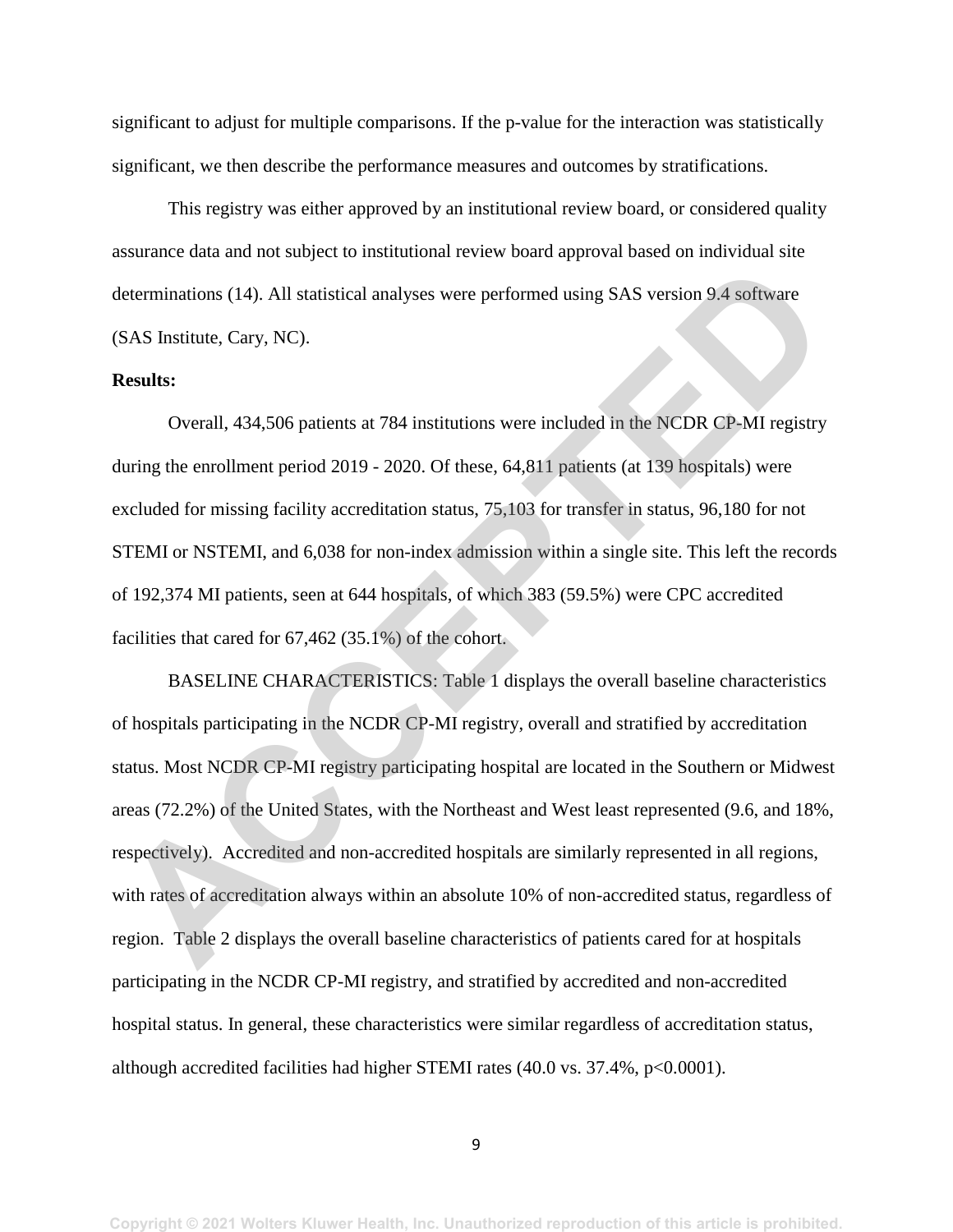GUIDELINE ADHERANCE: Table 3 shows guideline adherence to various metrics. Many small statistically significant differences exist, and were mixed when stratified by accreditation status. Differences > 1% in magnitude between accredited and non-accredited hospitals included greater use of PCI for NSTEMI (55.4 vs. 52.3%, p<0.0001), more revascularization for NSTEMI (63.5 vs. 61.0, p<0.0001), and more frequent P2Y12i on arrival  $(63.5 \text{ vs. } 60.2\%$ ,  $p<0.0001$ ) at accredited facilities. There were higher rates of ECG within 10 minutes of arrival (62.3 vs. 60.4%, p<0.0001) and higher rates of first medical contact to device activation  $\leq 90$  minutes (66.8 vs. 64.8%, p<0.0001) at non-accredited facilities. At hospital discharge, patients at accredited hospitals had consistent, but very small, uniformly higher rates of discharge medication 1A guideline compliance, with a greater likelihood of receiving aspirin (97.8 vs. 97.4%, p<0.0001, ACEi (46.7 vs. 45.3%, p<0.0001), beta blocker (96.6 vs.96.2%, p<0.0001), P2Y12i (90.3 vs.89.2%, p<0.0001), and statins (97.8 vs. 97.5%, p<0.0001). Interactions of accredited status and stratification factors in respect to performance metrics were not found significant at the modified significance level 0.002. evascularization for NSTEM1 (63.5 vs. 61.0, p<0.0001), and more frequent P2Y12i on arrival<br>
(63.5 vs. 60.2%, p<0.0001) at accredited facilities. There were higher rates of ECG within 10<br>
innutes of arrival (62.3 vs. 60.4%

OUTCOMES: Interactions by accreditation status was found only for LOS. When specific stratification factors were evaluated (Table 4), accredited hospitals still had slightly shorter mean [SD] and median [IQR] LOS for men (mean 4.1[5.0] vs. 4.2 [4.9], median 3 [2,4] vs 3 [2,5] days, p=0.0003), non-Hispanic Asians (mean 4.5 [6.0] vs. 4.7 [5.4], median 3 [2, 5] vs 3 [2, 5], p<0.0001), and the middle age groups of ≥50 to ≤65 (mean 3.9 [4.8] vs 4.0 [4.9], median 2 [2,4] vs. 2 [2,4] days, p=0.0008) and >65 to ≤80 years old (mean 4.7 [5.7] vs. 4.8 [5.1], median 3 [2, 5] vs. 3 [2, 6] days, p<0.0001).

When stratified by hospital characteristics, LOS was shorter at accredited hospitals that were larger (>250 bed) (mean 4.47 [5.3] vs. 4.54 [5.1], median 3 [2,5] vs. 3 [2,5] days,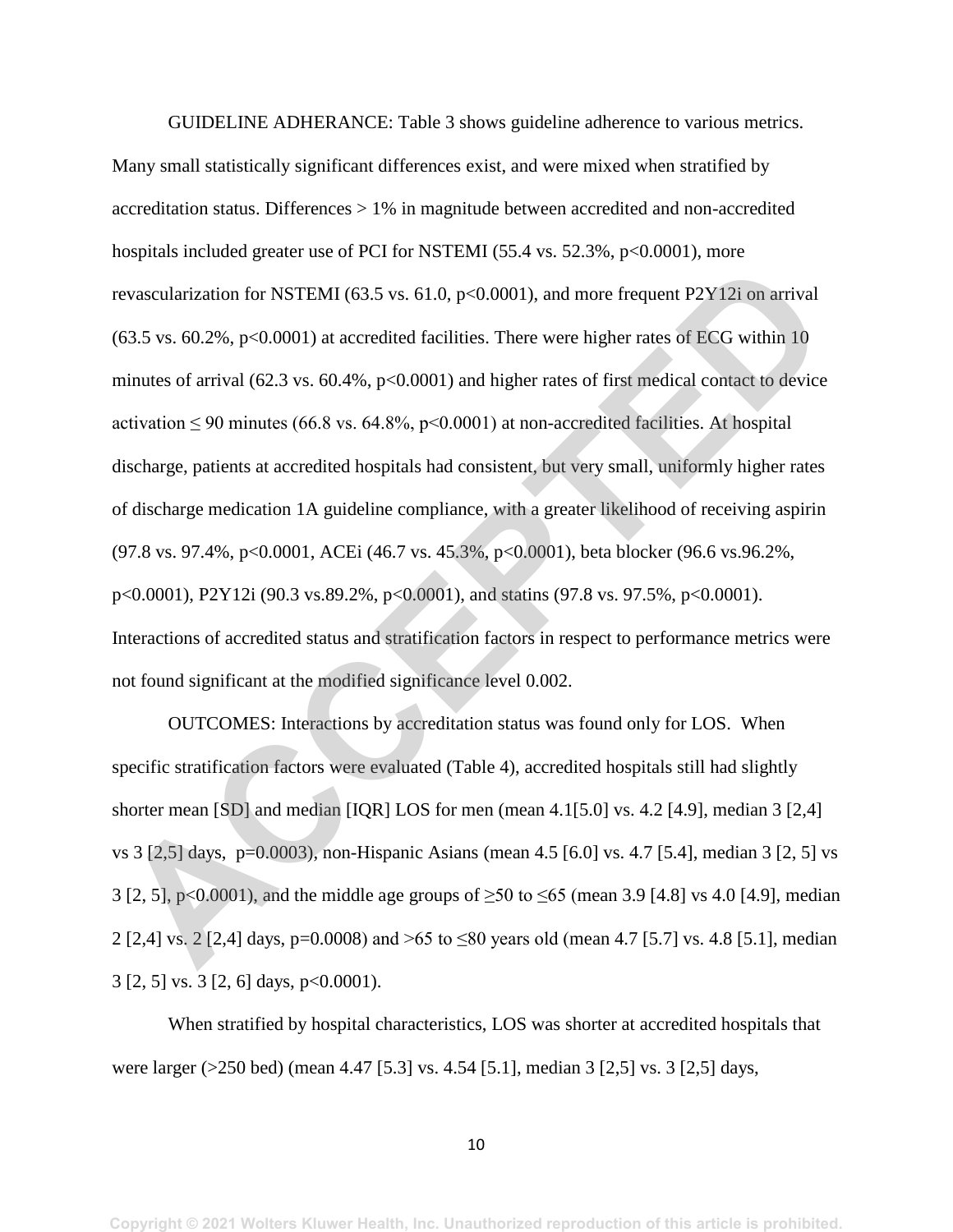p=0.0011), rural in location (mean 3.80 [5.1] vs. 3.83 [3.9], median 2 [2, 4] vs 3 [2, 4], p=0.0009), and with non-academic status (mean 4.0 [4.7] vs. 4.2 [4.6], median 3 [2,4] vs. 3 [2,5] days, p<0.0001). There were no differences with accreditation for LOS at smaller hospitals, those in suburban or urban locations, and if they were categorized as academic. There were no differences in the rates of in-hospital deaths (5.4 vs 5.2%, p=0.11, respectively).

#### **Discussion:**

While prior analyses of CPC accreditation showed favorable improvement in acute MI performance measures, our study adds to the literature by showing greater general adherence to guideline-based care, especially use of percutaneous intervention among NSTEMI patients, in accredited vs. non-accredited facilities that participate in the NCDR CP-MI registry. By using this larger group of patients receiving care at separate facilities concurrently, we were able to examine important steps in MI care. In this large dataset of MI patients, we found that patients who presented to ACC CPC accredited institutions were slightly more likely to undergo invasive diagnostic testing and PCI, while those at non-accredited facilities were slightly more likely to receive CABG, and cardiac rehabilitation. These differences are not explained by demographic population differences between the cohorts, and their impact is unclear. differences in the rates of in-hospital deaths (5.4 vs 5.2%, p=0.11, respectively).<br> **Discussion:**<br>
While prior analyses of CPC accreditation showed favorable improvement in acute MI<br>
reformance measures, our study adds to

We also found that accredited hospitals provided slightly higher rates consistently across all guideline compliant discharge medications, which may be related to components of the accreditation process that mandate the incorporation of standard order sets for various aspects of acute, in-hospital, and discharge care, including guidelines directed medical therapy. Although the actual numeric differences are small, the consistency of these post-discharge medication results suggests the potential for epidemiologic consequences of these findings.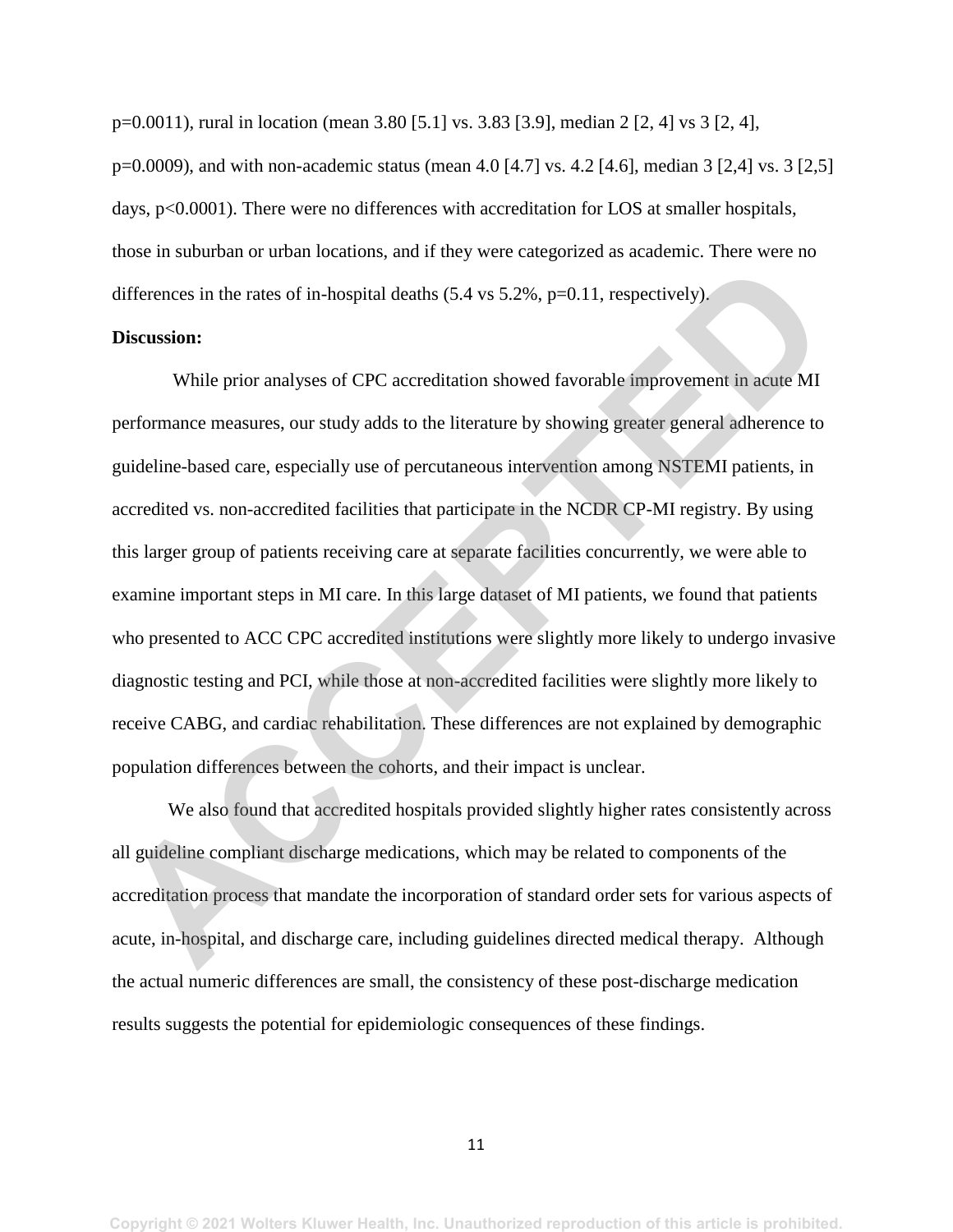Post-MI ACEi have been evaluated in >100,000 patients, (15) and are clearly shown to reduce the relative risk of death and non-fatal cardiovascular events after MI by  $\sim$ 25%. (16,17) If the mortality reduction of ACEi's are applied to the non-accredited dataset, the 1.5% higher rate of ACEi discharge medications associated with accreditation could have resulted in an additional 1,849 patients receiving a discharge ACEi, and the potential avoidance of 462 subsequently preventable deaths in the non-accredited cohort. Similarly, post-MI beta-blocker use has also been studied in >100,000 patients, and is associated with ~25% relative mortality reduction. (18, 19, 20) If the 0.5% higher rate of beta blocker discharge prescription occurring at accredited hospitals is applied to the non-accredited cohort, a further 574 patients would have received betablocker prescriptions, with the potential avoidance of 144 preventable deaths. Even small increases in discharge prescription rates may have large and important effects on mortality.

Beyond ACEi and beta-blockers, there were also differences in the rates of antiplatelet discharge medication prescriptions. Post-MI P2Y12i therapy is associated with a ~25% post discharge relative mortality improvement. (21, 22) Applying the 1.2% higher P2Y12i discharge prescription rate at accredited hospitals to the non-accredited institution cohort results in an additional 1,462 prescriptions and 365 preventable deaths. Likewise, post-MI aspirin has been evaluated in  $>100,00$  patients and also has a  $\sim$ 25% mortality reduction, (23, 24) occurring with as little as 1 month of use. (25) Applying the 0.4% higher accredited hospital rate of aspirin use to the non-accredited hospital patients would have resulted in another 475 discharges with an aspirin prescription, and a potential mortality reduction of 142 patients. 1,849 patients receiving a discharge ACEi, and the potential avoidance of 462 subsequently<br>preventable deaths in the non-accredited cohort. Similarly, post-MI beta-blocker use has also<br>been studied in >100,000 patients, an

Finally, guidelines recommend the administration of statins at discharge in patients with coronary artery disease, including MI, regardless of lipid testing results. (26) In observational studies of  $> 40,00$  patients, 1 year mortality reductions as high as  $\sim 30\%$  were observed. (27, 28)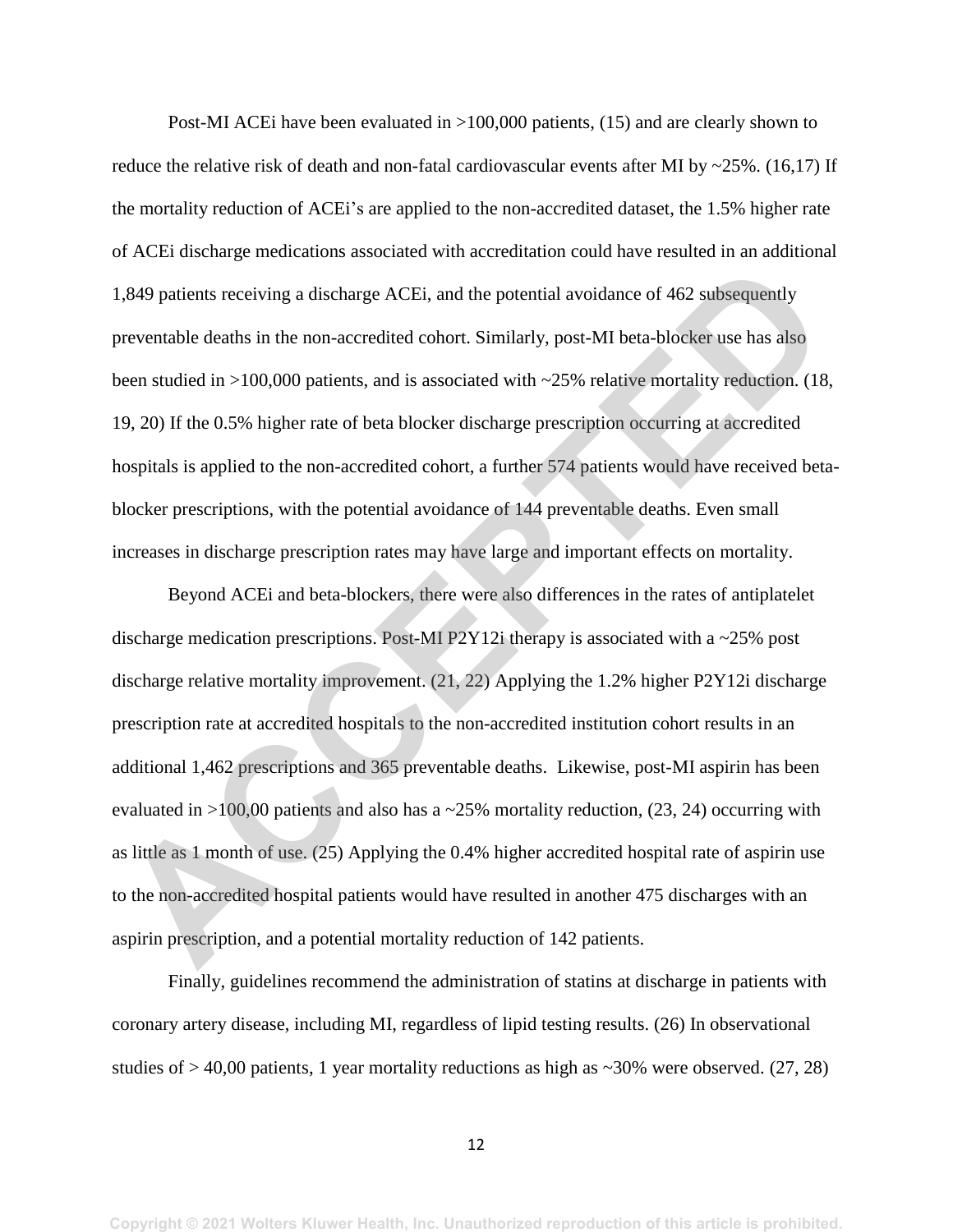Applying the higher accredited hospital discharge statin prescription rate to the non-accredited hospitals population would have resulted in an additional 387 patients receiving a statin, with a potential of 116 deaths avoided.

The consistency of the improvement associated with accreditation for discharge prescription rate should be noted. While not large in magnitude with any single drug, the fact that every 1A guideline recommended medication had higher prescription rates at accredited hospitals, as compared to non-accredited institutions, implies an operational effect that ultimately may result in an absolute lower long-term mortality rate for patients cared for at accredited institutions. Applying the totality of discharge prescriptions at accredited facilities to the nonaccredited cohort would have resulted in an increase of 4,747 guideline recommend 1A discharge prescriptions, and the potential avoidance of 1,229 deaths at non-accredited facilities.

We also found very small LOS differences between accredited and non-accredited facilities. Although the magnitude is of such size as to question its clinical or financial relevance, its distribution occurred in large relevant subgroups (males, those age 50-85, and those of Asian race), and for specific hospital categories (large, non-suburban). While there may be patient level benefit to early discharge (i.e., a marked decrease in the rate of in-hospital acquired conditions), (29) and this may have beneficial economic implications for accredited institutions (shorter length of stay being associated with a greater financial advantage to the hospital), without the inclusion of long-term outcome data, it is difficult to determine a summary result of these potentially conflicting values. processoription rate should be noted. While not large in magnitude with any single drug, the fact the every 1A guideline recommended medication had higher prescription rates at accredited enospitals, as compared to non-acc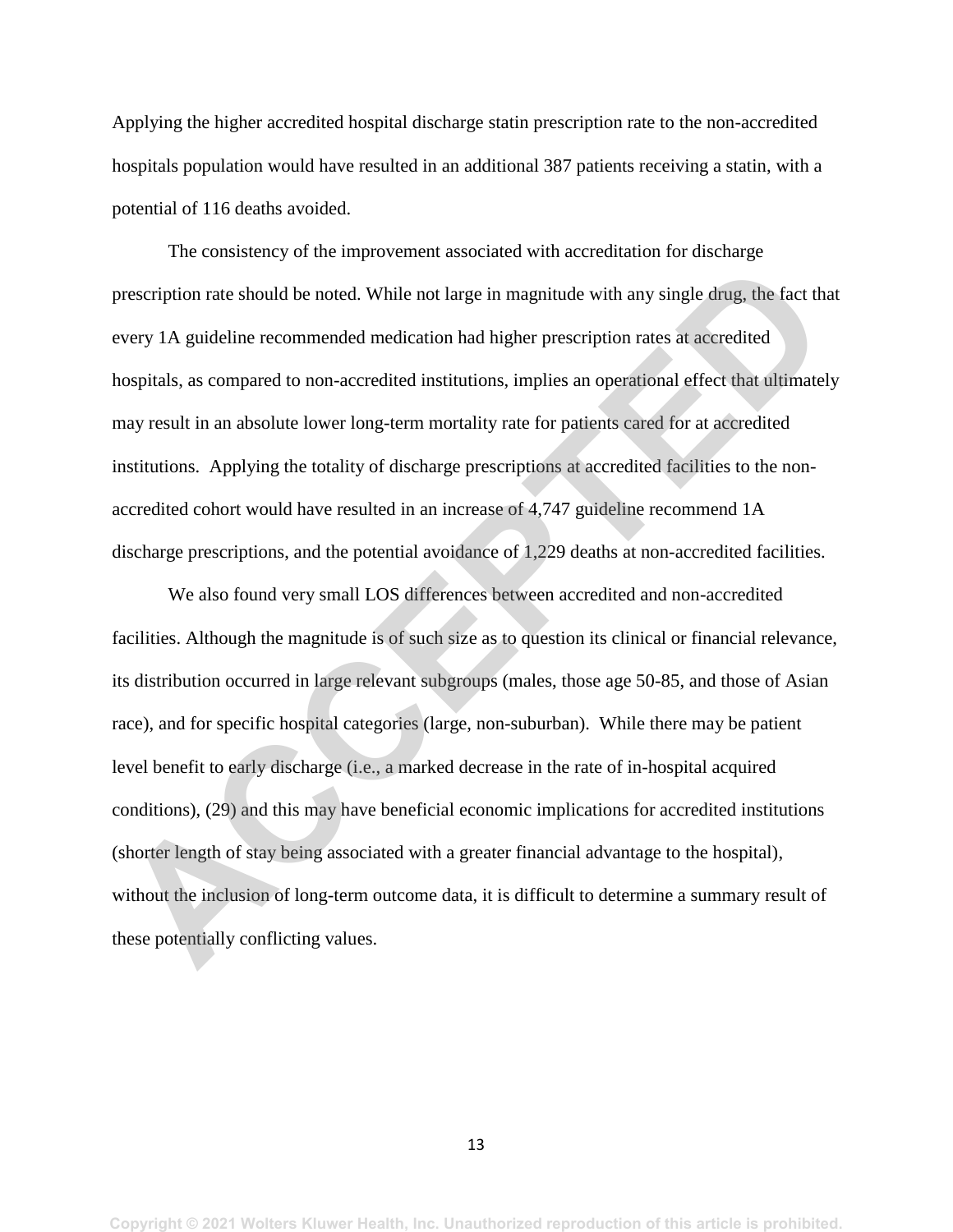#### **Limitations:**

 This analysis has several important limitations. Methodologically, this was a retrospective analysis. Although the data set is large, and the findings robust, our results must be limited to hypothesis generating only, as no causality can be determined from our report. Further, the potential of spectrum bias must be considered, as all hospitals included herein are participating in the NCDR CP-MI registry and may not be representative of all U.S. practice. This results in limitations of comparisons outside this program. Further, institutions in this study are engaged in an existing quality improvement activity. It is very probable that all the facilities (accredited and non-accredited) represented by this data are "quality-motivated" institutions and differences in guideline adherence at hospitals not participating in these quality improvement activities may be greater than reported here.

Finally, the data reported here rely on site-reported data that is known by participating institutions to be potentially publicly available. This has the potential to result in over- or underreporting of patient or hospital data. However, the NCDR program performs annual audits of site data collection, incorporates a validated automatic event adjudication process to ensure data quality, and includes data quality algorithms that require predetermined levels of completeness and consistency before submission. Lastly, sites are provided reports to spur iterative data quality improvement, and annual audits are conducted in randomly selected hospitals, which have demonstrated a high degree of agreement. (30) Further, the potential of spectrum bias must be considered, as all hospitals included herein are participating in the NCDR CP-MI registry and may not be representative of all U.S. practice, this results in limitations of c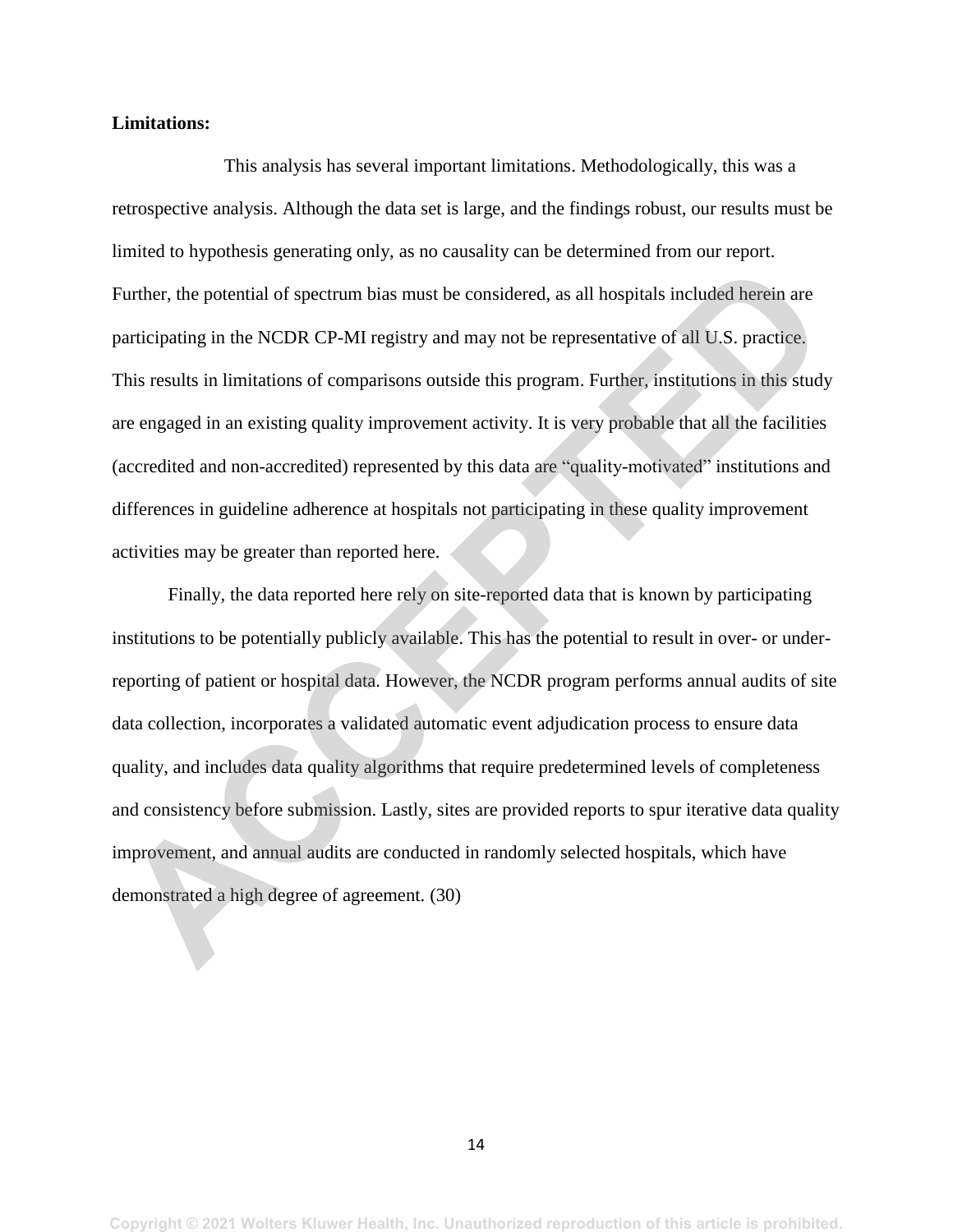### **Conclusions:**

ACC CPC accreditation is associated with small but consistent improvements in performance rates of guideline directed medical care that contribute to important long term patient outcomes including prescription of key discharge medications, higher rates of guideline catheter-based care (catheterization and PCI) for MI, and shorter hospital stays.

Eatherer-based care (cathererization and PCI) for MI, and shorter hospital stays.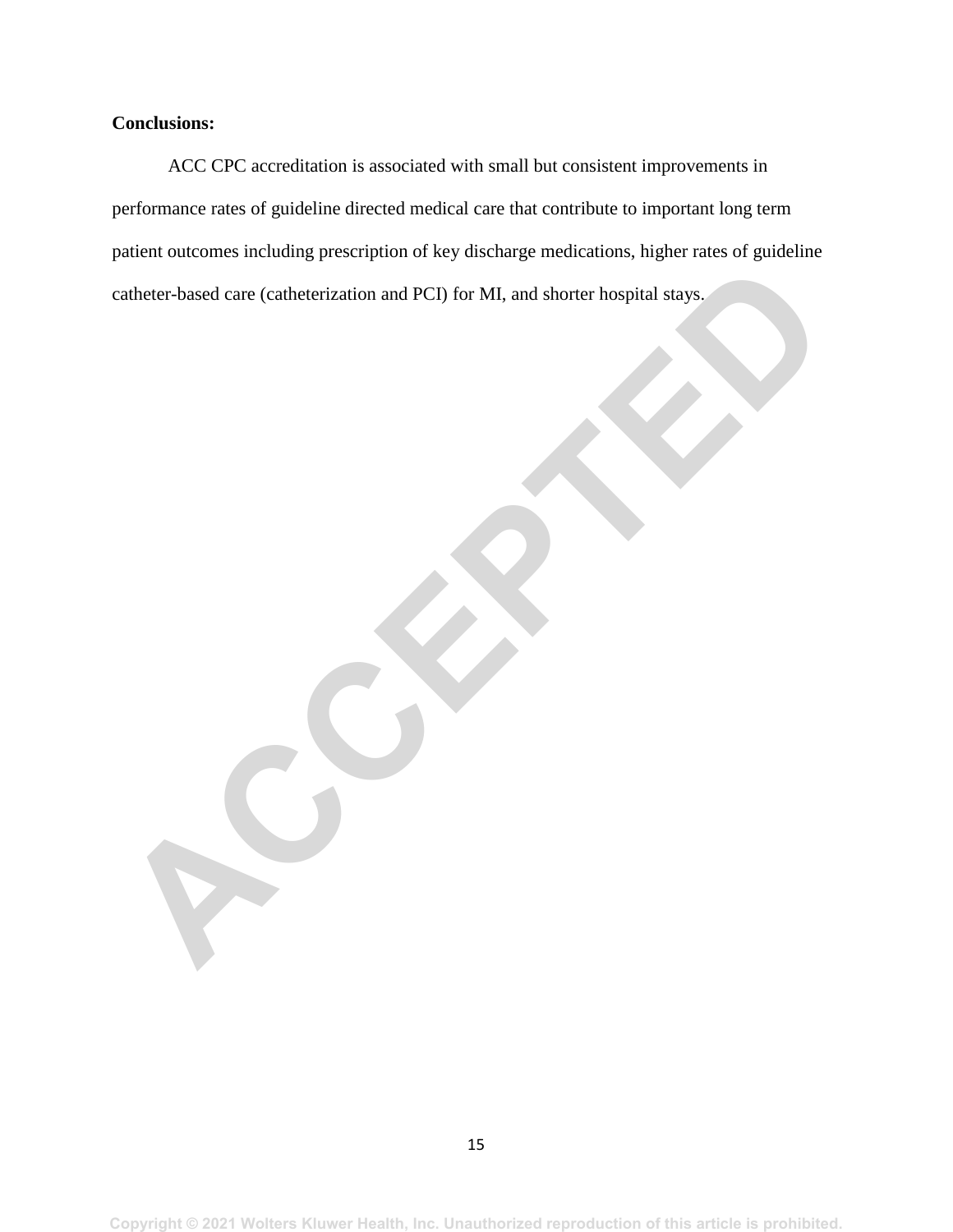#### Bibliography

- 1. [https://www.cdc.gov/nchs/ahcd/index.htm,](https://www.cdc.gov/nchs/ahcd/index.htm) 2018 NHAMCS Emergency Department Summary, accessed July 4, 2021.
- 2. Osborne A, Weston J, Wheatley M, O'Malley R, Leach G, Pitts S, Schrager J, Holmes K, Ross M. Characteristics of hospital observation services: a society of cardiovascular patient care survey. Crit Pathw Cardiol. 2013 Jun;12(2):45-8. doi: 10.1097/HPC.0b013e318285c2b9. PMID: 23680807.
- 3. Chandra A, Glickman SW, Ou FS, Peacock WF, McCord JK, Cairns CB, Peterson ED, Ohman EM, Gibler WB, Roe MT. An analysis of the Association of Society of Chest Pain Centers Accreditation to American College of Cardiology/American Heart Association non-ST-segment elevation myocardial infarction guideline adherence. Ann Emerg Med. 2009 Jul;54(1):17-25. doi: 10.1016/j.annemergmed.2009.01.025. Epub 2009 Mar 12. PMID: 19282062. Ross M. Characteristics of hospital observation services: a society of cardiovascular<br>patient care survey. Crit Pathw Cardiol. 2013 Jun;12(2):45-8. doi:<br>10.1097/HPC.0b013e318285c2b9. PMID: 23680807.<br>3. Chandra A, Glickman
	- 4. Ross MA, Amsterdam E, Peacock WF, Graff L, Fesmire F, Garvey JL, Kelly S, Holmes K, Karunaratne HB, Toth M, Dadkhah S, McCord J. Chest pain center accreditation is associated with better performance of centers for Medicare and Medicaid services core measures for acute myocardial infarction. Am J Cardiol. 2008 Jul 15;102(2):120-4. doi: 10.1016/j.amjcard.2008.03.028. Epub 2008 May 14. PMID: 18602506.
	- 5. Peacock WF, Fonarow GC, Ander DS, Collins SP, Gheorghiade M, Kirk JD, Filippatos G, Diercks DB, Trupp RJ, Hiestand B, Amsterdam EA, Abraham WT, Amsterdam EA, Dodge G, Gaieski DF, Gurney D, Hayes CO, Hollander JE, Holmes K, Januzzi JL Jr, Levy P, Maisel A, Miller CD, Pang PS, Selby E, Storrow AB, Weintraub NL, Yancy CW, Bahr RD, Blomkalns AL, McCord J, Nowak RM, Stomel RJ. Society of Chest Pain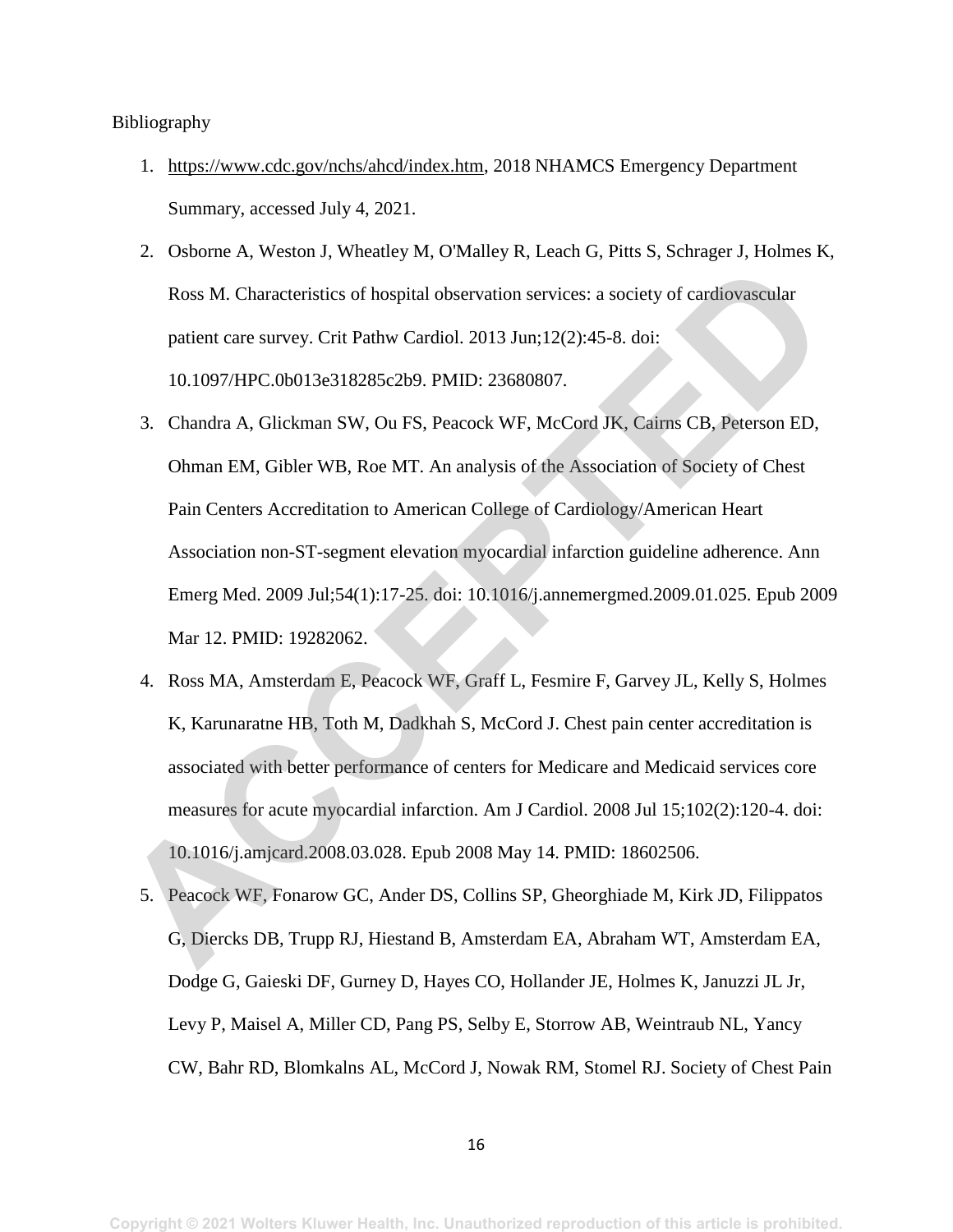Centers recommendations for the evaluation and management of the observation stay acute heart failure patient-parts 1-6. Acute Card Care. 2009;11(1):3-42. doi: 10.1080/02652040802688690. PMID: 19396642.

- 6. Winchester DE, Osborne A, Peacock WF, Bhatt DL, Dehmer GJ, Diercks D, Masoudi FA, McCord J, Kontos M, Levy PD. Closing Gaps in Essential Chest Pain Care Through Accreditation. J Am Coll Cardiol. 2020 May 19;75(19):2478-2482. doi: 10.1016/j.jacc.2020.03.044. PMID: 32408982.
- 7. Peacock WF, Kontos MC, Amsterdam E, Cannon CP, Diercks D, Garvey L, Graff L 4th, Holmes D, Holmes KS, McCord J, Newby K, Roe M, Dadkhah S, Siler-Fisher A, Ross M. Impact of Society of Cardiovascular Patient Care accreditation on quality: an ACTION Registry®-Get With The Guidelines™ analysis. Crit Pathw Cardiol. 2013 Sep;12(3):116-20. doi: 10.1097/HPC.0b013e31828940e3. PMID: 23892940.
- 8. Sun P, Li J, Fang W, Su X, Yu B, Wang Y, Li C, Chen H, Wang X, Zhang B, Li Y, Momin M, Shi Y, Wang H, Zhang Y, Xiang D, Huo Y. Effectiveness of chest pain centre accreditation on the management of acute coronary syndrome: a retrospective study using a national database. BMJ Qual Saf. 2020 Dec 22:bmjqs-2020-011491. doi: 10.1136/bmjqs-2020-011491. Epub ahead of print. PMID: 33443197. FA, McCord J, Kontos M, Levy PD. Closing Gaps in Essential Chest Pain Care Through<br>Accreditation. J Am Coll Cardiol. 2020 May 19:75(19):2478-2482. doj:<br>
10.1016; jacc.2020.03.044. PMID: 32408982.<br>
7. Peacock WF, Kontos MC,
	- 9. Fan F, Li Y, Zhang Y, Li J, Liu J, Hao Y, Smith SC Jr, Fonarow GC, Taubert KA, Ge J, Zhao D, Huo Y; CCC‐ACS Investigators. Chest Pain Center Accreditation Is Associated With Improved In-Hospital Outcomes of Acute Myocardial Infarction Patients in China: Findings From the CCC-ACS Project. J Am Heart Assoc. 2019 Nov 5;8(21):e013384. doi: 10.1161/JAHA.119.013384. Epub 2019 Oct 19. Erratum in: J Am Heart Assoc. 2019 Dec 17;8(24):e002317. PMID: 31630594; PMCID: PMC6898834.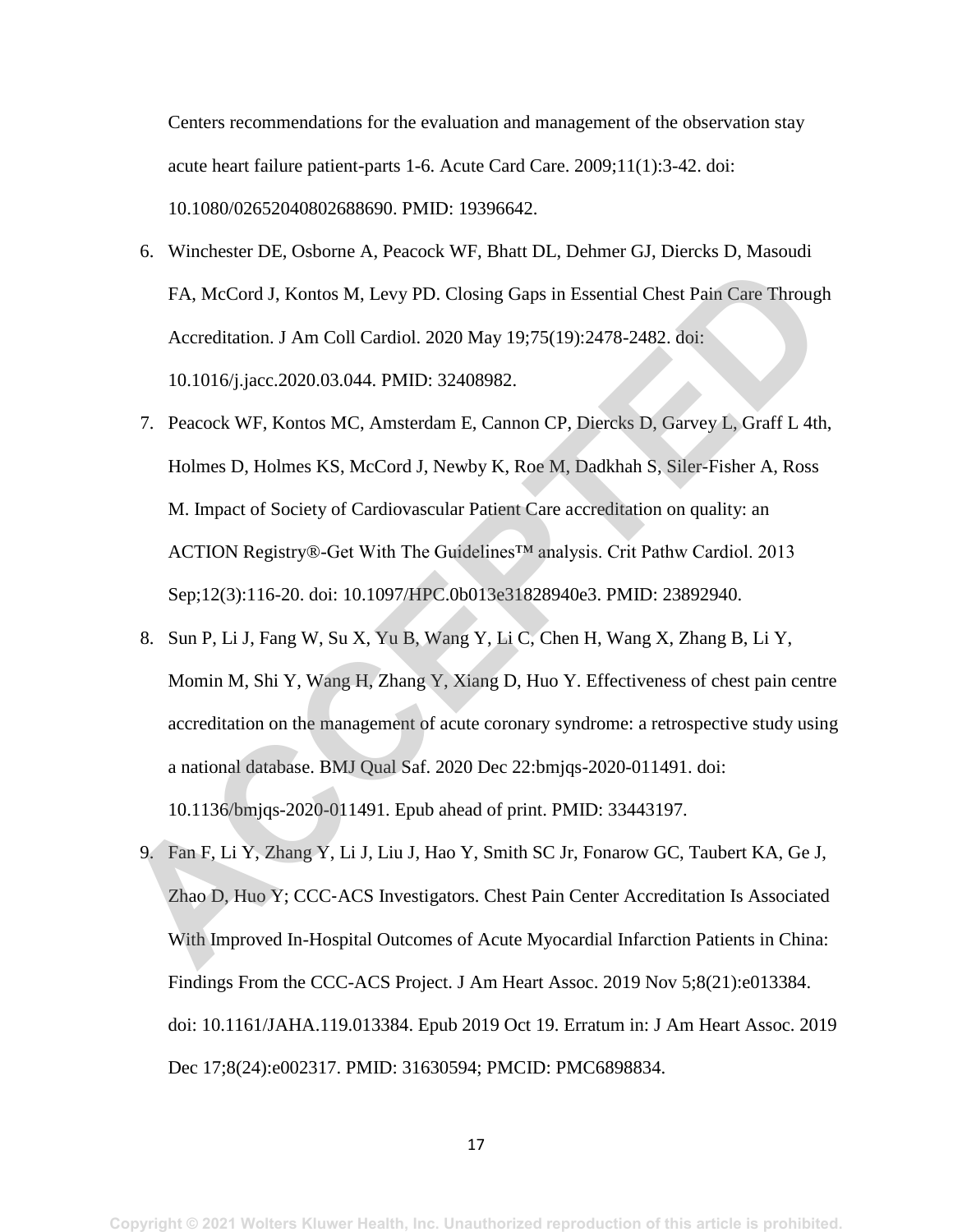- 10. Post F, Gori T, Senges J, Giannitsis E, Katus H, Münzel T. Establishment and progress of the chest pain unit certification process in Germany and the local experiences of Mainz. Eur Heart J. 2012 Mar;33(6):682-6. PMID: 22523764.
- 11. Breuckmann F, Rassaf T, Hochadel M, Giannitsis E, Münzel T, Senges J. German chest pain unit registry: data review after the first decade of certification. Herz. 2021 Apr;46(Suppl 1):24-32. English. doi: 10.1007/s00059-020-04912-4. Epub 2020 Mar 30. PMID: 32232516.
- 12. Winchester DE, Osborne A, Peacock WF, Bhatt DL, Dehm(er GJ, Diercks D, Masoudi FA, McCord J, Kontos M, Levy PD. Closing Gaps in Essential Chest Pain Care Through Accreditation. J Am Coll Cardiol. 2020 May 19;75(19):2478-2482.
- 13. Jneid H, Addison D, Bhatt DL, Fonarow GC, Gokak S, Grady KL, Green LA, Heidenreich PA, Ho PM, Jurgens CY, King ML, Kumbhani DJ, Pancholy S. 2017 AHA/ACC Clinical Performance and Quality Measures for Adults With ST-Elevation and Non-ST-Elevation Myocardial Infarction: A Report of the American College of Cardiology/American Heart Association Task Force on Performance Measures. Circ Cardiovasc Qual Outcomes. 2017 Oct;10(10):e000032. doi: pain unit registry: data review after the first decade of certification. Herz. 2021<br>Apr.46(Suppl 1):24-32. English. doi: 10.1007/s00059-020-04912-4. Epub 2020 Mar 30.<br>PMID: 32232516.<br>12. Winchester DE, Osborne A, Peacock W

10.1161/HCQ.0000000000000032. PMID: 28935817.

14. Peterson ED, Roe MT, Rumsfeld JS, Shaw RE, Brindis RG, Fonarow GC, Cannon CP. A call to ACTION (acute coronary treatment and intervention outcomes network): a national effort to promote timely clinical feedback and support continuous quality improvement for acute myocardial infarction. Circ Cardiovasc Qual Outcomes. 2009;2:491-9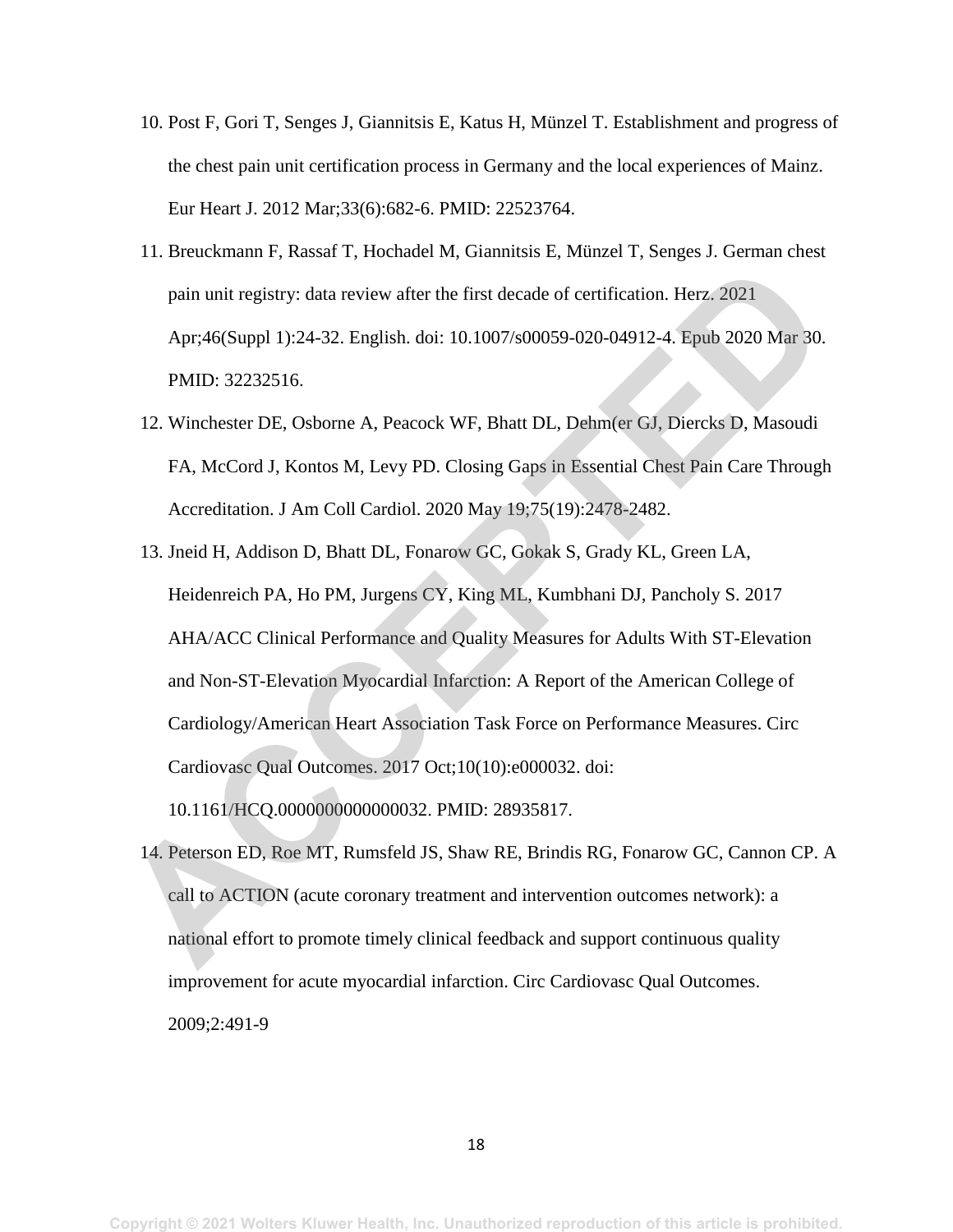- 15. Pfeffer MA, McMurray JJ, Velazquez EJ, Rouleau JL, Køber L, Maggioni AP, Solomon SD, Swedberg K, Van de Werf F, White H, Leimberger JD, Henis M, Edwards S, Zelenkofske S, Sellers MA, Califf RM; Valsartan in Acute Myocardial Infarction Trial Investigators. Valsartan, captopril, or both in myocardial infarction complicated by heart failure, left ventricular dysfunction, or both. N Engl J Med. 2003 Nov 13;349(20):1893- 906. doi: 10.1056/NEJMoa032292. Epub 2003 Nov 10. Erratum in: N Engl J Med. 2004 Jan 8;350(2):203. PMID: 14610160.
- 16. Pfeffer MA, Braunwald E, Moyé LA, Basta L, Brown EJ Jr, Cuddy TE, Davis BR, Geltman EM, Goldman S, Flaker GC, et al. Effect of captopril on mortality and morbidity in patients with left ventricular dysfunction after myocardial infarction. Results of the survival and ventricular enlargement trial. The SAVE Investigators. N Engl J Med. 1992 Sep 3;327(10):669-77. doi: 10.1056/NEJM199209033271001. PMID: 1386652 failure, left ventricular dysfunction, or both. N Engl J Med. 2003 Nov 13:349(20):1893-<br>
906. doi: 10.1056/NEJMoa032292. Epub 2003 Nov 10. Erratum in: N Engl J Med. 2004<br>
Jan 8:350(2):203. PMID: 14610160.<br>
16. Pfeffer MA,
	- 17. Effect of ramipril on mortality and morbidity of survivors of acute myocardial infarction with clinical evidence of heart failure. The Acute Infarction Ramipril Efficacy (AIRE) Study Investigators. Lancet. 1993 Oct 2;342(8875):821-8. PMID: 8104270.
	- 18. Yusuf S, Peto R, Lewis J, Collins R, Sleight P. Beta blockade during and after myocardial infarction: an overview of the randomized trials. Prog Cardiovasc Dis. 1985 Mar-Apr;27(5):335-71. doi: 10.1016/s0033-0620(85)80003-7. PMID: 2858114.
	- 19. Fox KA, Mehta SR, Peters R, Zhao F, Lakkis N, Gersh BJ, Yusuf S; Clopidogrel in Unstable angina to prevent Recurrent ischemic Events Trial. Benefits and risks of the combination of clopidogrel and aspirin in patients undergoing surgical revascularization for non -ST-elevation acute coronary syndrome: the Clopidogrel in Unstable angina to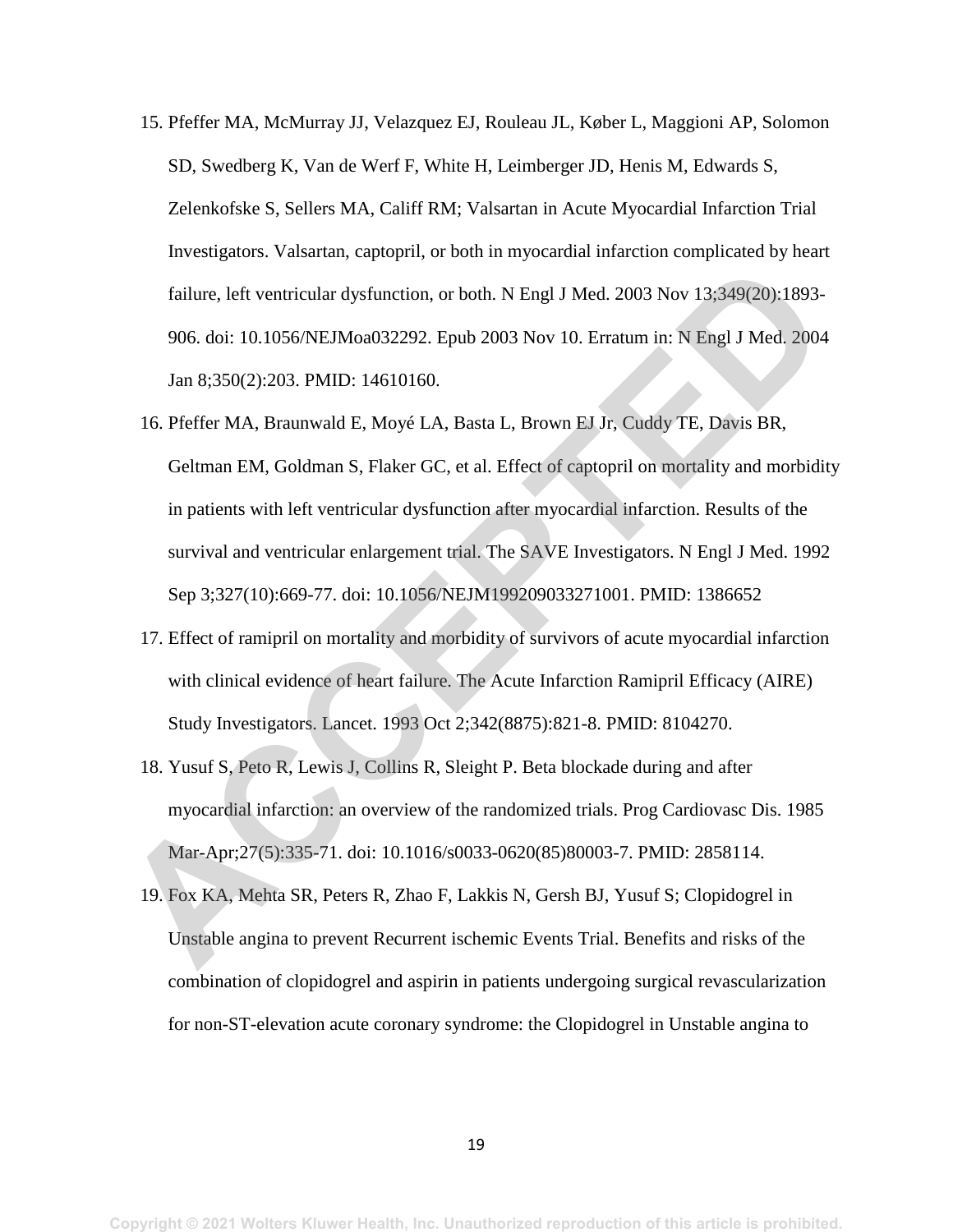prevent Recurrent ischemic Events (CURE) Trial. Circulation. 2004 Sep 7;110(10):1202- 8. doi: 10.1161/01.CIR.0000140675.85342.1B. Epub 2004 Aug 16. PMID: 15313956.

- 20. Levine GN, Bates ER, Bittl JA, Brindis RG, Fihn SD, Fleisher LA, Granger CB, Lange RA, Mack MJ, Mauri L, Mehran R, Mukherjee D, Newby LK, O'Gara PT, Sabatine MS, Smith PK, Smith SC Jr. 2016 ACC/AHA Guideline Focused Update on Duration of Dual Antiplatelet Therapy in Patients With Coronary Artery Disease: A Report of the American College of Cardiology/American Heart Association Task Force on Clinical Practice Guidelines: An Update of the 2011 ACCF/AHA/SCAI Guideline for Percutaneous Coronary Intervention, 2011 ACCF/AHA Guideline for Coronary Artery Bypass Graft Surgery, 2012 ACC/AHA/ACP/AATS/PCNA/SCAI/STS Guideline for the Diagnosis and Management of Patients With Stable Ischemic Heart Disease, 2013 ACCF/AHA Guideline for the Management of ST-Elevation Myocardial Infarction, 2014 AHA/ACC Guideline for the Management of Patients With Non-ST-Elevation Acute Coronary Syndromes, and 2014 ACC/AHA Guideline on Perioperative Cardiovascular Evaluation and Management of Patients Undergoing Noncardiac Surgery. Circulation. 2016 Sep 6;134(10):e123-55. doi: 10.1161/CIR.0000000000000404. Epub 2016 Mar 29. Erratum in: Circulation. 2016 Sep 6;134(10):e192-4. PMID: 27026020. Smith PK. Smith SC Jr. 2016 ACC/AHA Guideline Focused Update on Duration of Duratiplatelet Therapy in Patients With Coronary Artery Disease: A Report of the<br>American College of Cardiology/American Heart Association Task Fo
	- 21. Patti G, Cavallari I. Extended duration dual antiplatelet therapy in patients with myocardial infarction: A study-level meta-analysis of controlled randomized trials. Am Heart J. 2016 Jun;176:36-43. doi: 10.1016/j.ahj.2016.03.005. Epub 2016 Mar 21. PMID: 27264218.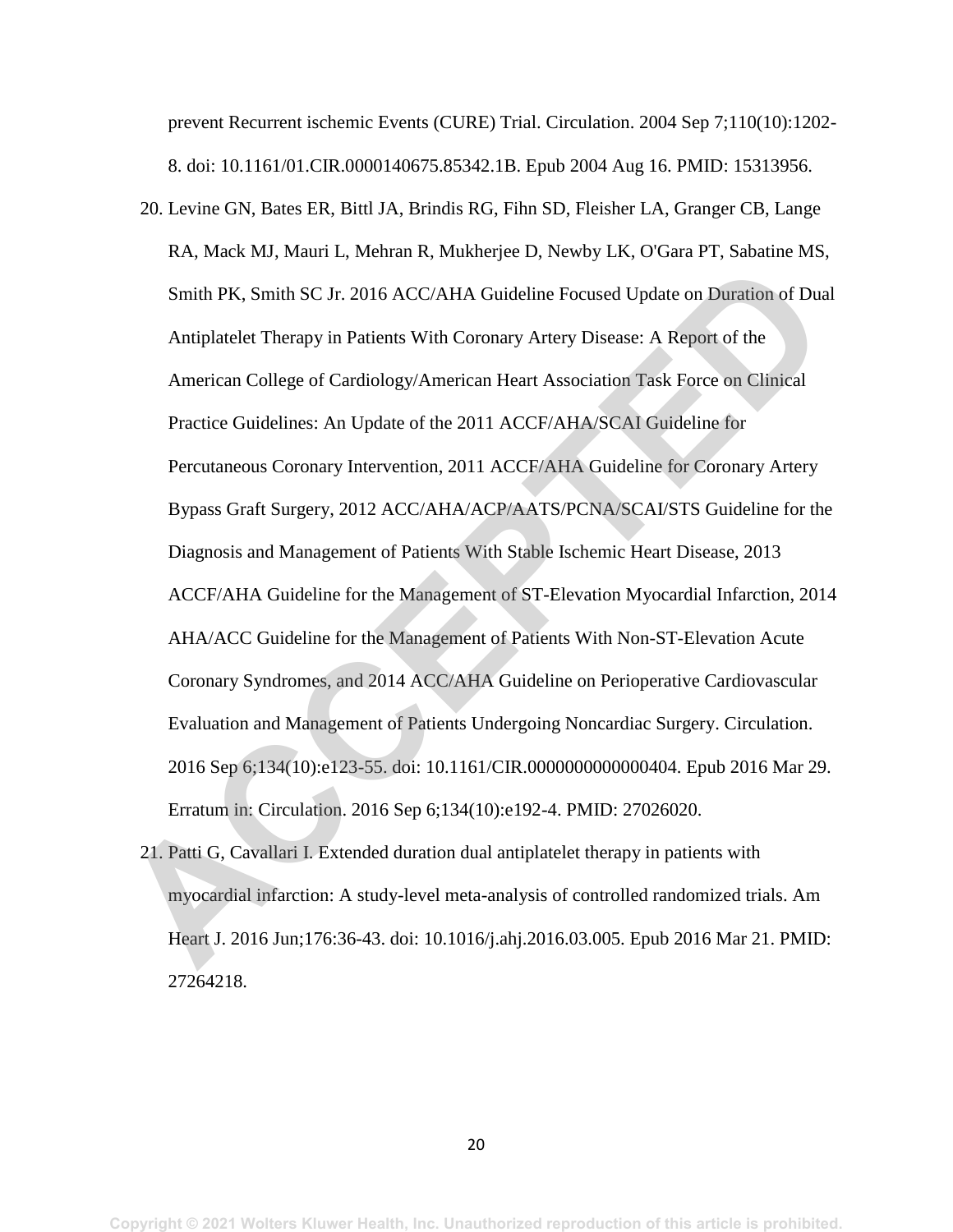- 22. Hirsh J, Bhatt DL. Comparative benefits of clopidogrel and aspirin in high-risk patient populations: lessons from the CAPRIE and CURE studies. Arch Intern Med. 2004 Oct 25;164(19):2106-10. doi: 10.1001/archinte.164.19.2106. PMID: 15505123
- 23. Pc Elwood, Al Cochrane, Ml Burr, Pm Sweetnam, G. Williams, E. Welsby, Sj Hughes, R. Renton. A randomised controlled trial of acetylsalicylic acid in the secondary prevention of mortality from myocardial infarction. Br Med J, i (1974), pp. 436-440
- 24. Coronary Drug Project Research Group. Aspirin in coronary heart disease. J Chron Dis, 29 (1976), pp. 625-642.
- 25. Randomised trial of intravenous streptokinase, oral aspirin, both, or neither among 17,187 cases of suspected acute myocardial infarction: ISIS-2. ISIS-2 (Second International Study of Infarct Survival) Collaborative Group. Lancet. 1988 Aug 13;2(8607):349-60. PMID: 2899772.
- 26. Stone NJ, Robinson JG, Lichtenstein AH, Bairey Merz CN, Blum CB, Eckel RH, Goldberg AC, Gordon D, Levy D, Lloyd-Jones DM, McBride P, Schwartz JS, Shero ST, Smith SC Jr, Watson K, Wilson PW, Eddleman KM, Jarrett NM, LaBresh K, Nevo L, Wnek J, Anderson JL, Halperin JL, Albert NM, Bozkurt B, Brindis RG, Curtis LH, DeMets D, Hochman JS, Kovacs RJ, Ohman EM, Pressler SJ, Sellke FW, Shen WK, Smith SC Jr, Tomaselli GF; American College of Cardiology/American Heart Association Task Force on Practice Guidelines. 2013 ACC/AHA guideline on the treatment of blood cholesterol to reduce atherosclerotic cardiovascular risk in adults: a report of the American College of Cardiology/American Heart Association Task Force on Practice Guidelines. Circulation. 2014 Jun 24;129(25 Suppl 2):S1-45. doi: 10.1161/01.cir.0000437738.63853.7a. Epub 2013 Nov 12. Erratum in: Circulation. 2014 R. Renton. A randomised controlled trial of acetylsalicylic acid in the secondary<br>prevention of mortality from myocardial infarction. Br Med J. i (1974), pp. 436-440<br>24. Coronary Drug Project Research Group. Aspirin in cor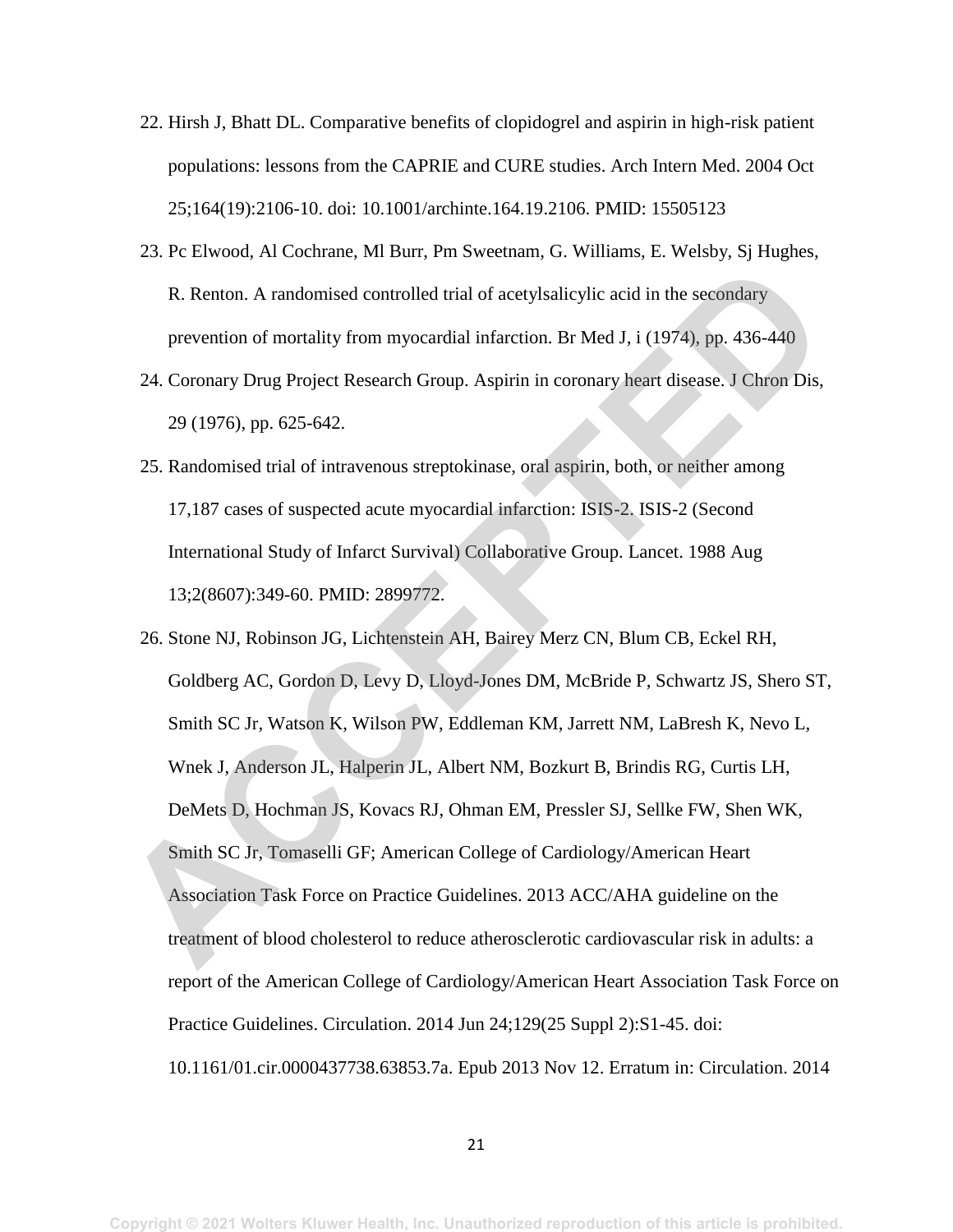Jun 24;129(25 Suppl 2):S46-8. Erratum in: Circulation. 2015 Dec 22;132(25):e396. PMID: 24222016.

- 27. Stenestrand U, Wallentin L, for the Swedish Register of Cardiac Intensive Care (RIKS-HIA). Early statin treatment following acute myocardial infarction and 1-year survival. JAMA 2001;285:430–436.
- 28. Aronow HD, Topol EJ, Roe MT, Houghtaling PL, Wolski KE, Lincoff AM, Harrington RA, Califf RM, Ohman EM, Kleiman NS, et al. Effect of lipid-lowering therapy on early mortality after acute coronary syndromes: an observational study. Lancet 2001;357:1063–1068.
- 29. Weeda ER, Peacock WF, Fermann GJ, Wells PS, Ashton V, Crivera C, Bunz TJ, Wildgoose P, Schein JR, Coleman CI. Outcomes associated with observation stays versus inpatient admissions for pulmonary embolism. J Thromb Thrombolysis. 2016 Nov;42(4):513-9. doi: 10.1007/s11239-016-1391-y. PMID: 27324143.
- 30. Messenger JC, Ho KK, Young CH, Slattery LE, Draoui JC, Curtis JP, Dehmer GJ, Grover FL, Mirro MJ, Reynolds MR, Rokos IC, Spertus JA, Wang TY, Winston SA, Rumsfeld JS, Masoudi FA The National Cardiovascular Data Registry (NCDR) Data Quality Brief: The NCDR Data Quality Program in 2012. J Am Coll Cardiol. 2012;60:1484-8 JAMA 2001;285:430-436.<br>
28. Aronow HD, Topol EJ, Roe MT, Houghtaling PL, Wolski KE, Lincoff AM, Harrington<br>
RA, Califf RM, Ohman EM, Kleiman NS, et al. Effect of lipid-lowering therapy on earl<br>
mortality after acute corona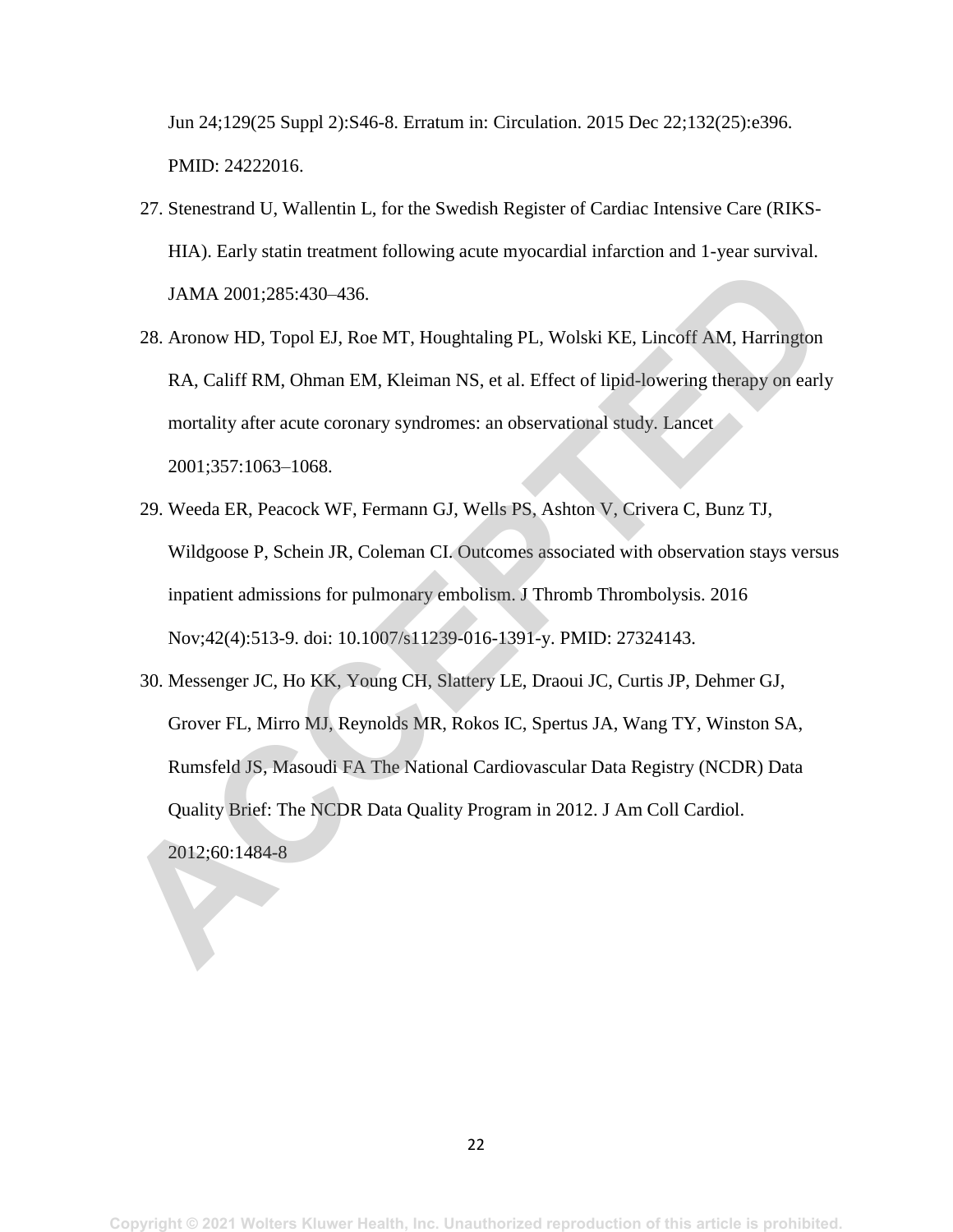| <b>Variable</b> | <b>Level</b>            | <b>Overall</b> | <b>Accredited</b>     | <b>Non-Accredited</b> | P value |
|-----------------|-------------------------|----------------|-----------------------|-----------------------|---------|
|                 |                         | $n=644$ (%)    | $n=261$ (%)           | $n=383(%)$            |         |
| Hospital        | Missing                 | 1(0.2)         | 1(0.4)                | 0(0)                  | 0.0031  |
| Region          | West                    | 116(18.0)      | $\overline{40(15.3)}$ | 76 (19.8)             |         |
|                 | Northeast               | 62(9.6)        | 35(13.4)              | 27(7.0)               |         |
|                 | Midwest                 | 147 (22.8)     | 70(26.8)              | 77(20.1)              |         |
|                 | South                   | 318 (49.4)     | 115(44.1)             | 203(53.0)             |         |
| Hospital        | Rural                   | 109 (16.9)     | 57(21.8)              | 52(13.6)              | 0.0205  |
| Community       | Suburban                | 233(36.2)      | 86 (32.9)             | 147 (38.4)            |         |
| Description     | Urban                   | 302(46.9)      | 118 (45.2)            | 184 (48.0)            |         |
| Hospital        | Government              | 11(1.7)        | 3(1.1)                | 8(2.1)                | 0.0347  |
| Profit Type     | Private/Community       | 584 (90.7)     | 230 (88.1)            | 354 (92.4)            |         |
| Description     | University              | 49(7.6)        | 28(10.7)              | 21(5.4)               |         |
| Member of       | Missing                 | 27(4.2)        | 11(4.2)               | 16(4.2)               | 0.0472  |
| Council of      | N <sub>o</sub>          | 536 (83.2)     | 209(80.1)             | 327 (85.4)            |         |
| Teaching        | Yes                     | 81 (12.6)      | 41(15.7)              | 40 (10.4)             |         |
| Hospitals       |                         |                |                       |                       |         |
| Hospital        | No Cath Lab services    | 3(0.5)         | 1(0.4)                | 2(0.5)                | 0.1601  |
| Level of        | Diagnostic caths (only) | 6(0.9)         | 2(0.8)                | 4(1.0)                |         |
| On-site         | Diagnostic caths & PCIs | 181 (28.1)     | 86 (32.9)             | 95 (24.8)             |         |
| Service         | Diagnostic caths, PCIs, | 454(70.5)      | 172(65.9)             | 282 (73.6)            |         |
|                 | cardiac surgeries       |                |                       |                       |         |

| Table 1. Hospital Characteristics Stratified by Accreditation Status |
|----------------------------------------------------------------------|
|----------------------------------------------------------------------|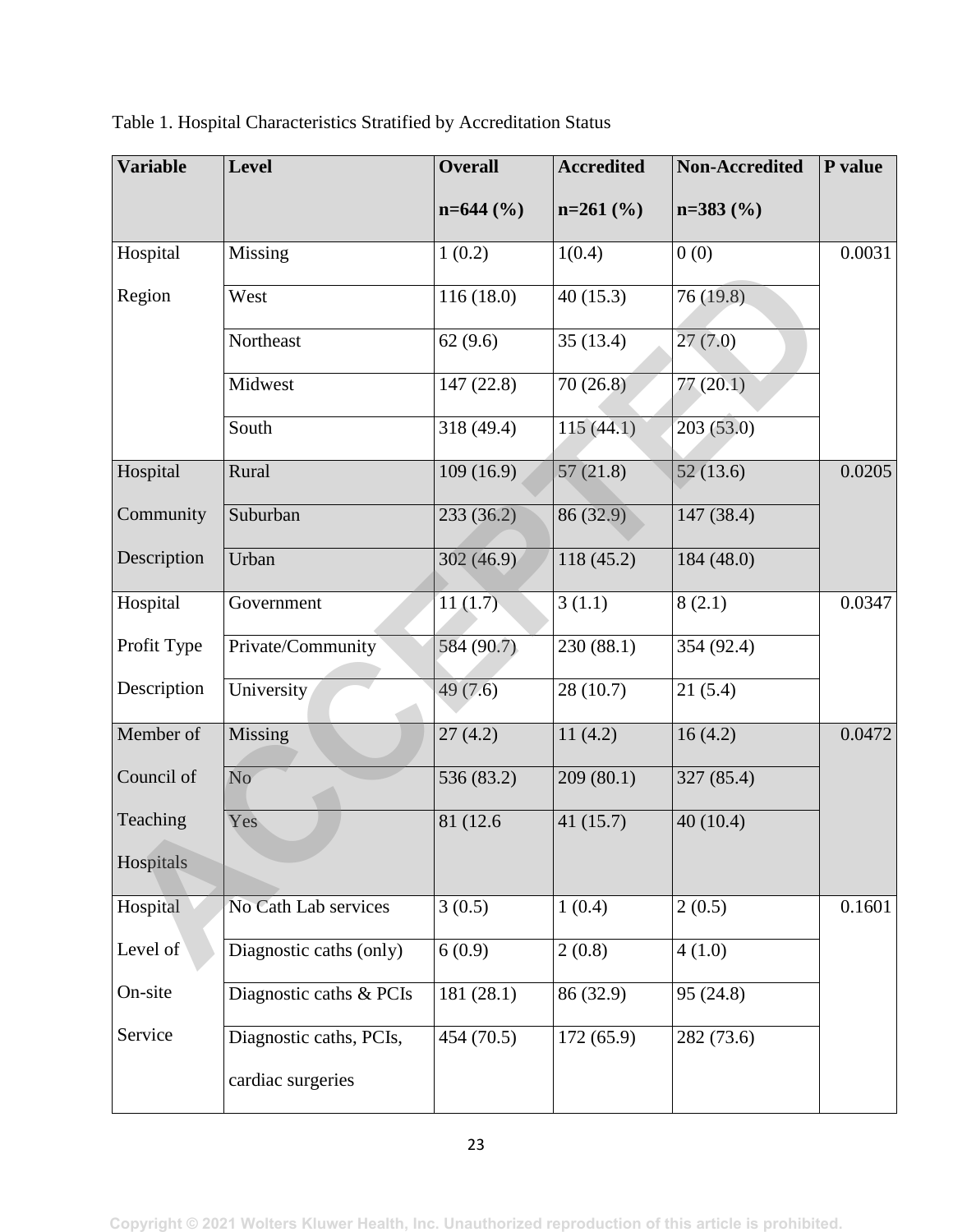| Hospital          | Median                    | 282.5        | 269.0        | 288.0        | 0.2706 |
|-------------------|---------------------------|--------------|--------------|--------------|--------|
| <b>Total Beds</b> | $25^{th}$ , $75^{th}$ IQR | 175.5, 434.5 | 160.0, 445.0 | 187.0, 428.0 |        |
|                   | Mean $(SD)$               | 336.7, 216.9 | 335.2, 238.1 | 337.7, 201.6 |        |

Caths = Catheterization,  $IQR = Integrarities Rank$ ,  $PCI = Percutaneous Coronary Intervention$ ,

SD = Standard Deviation SD = Standard Deviation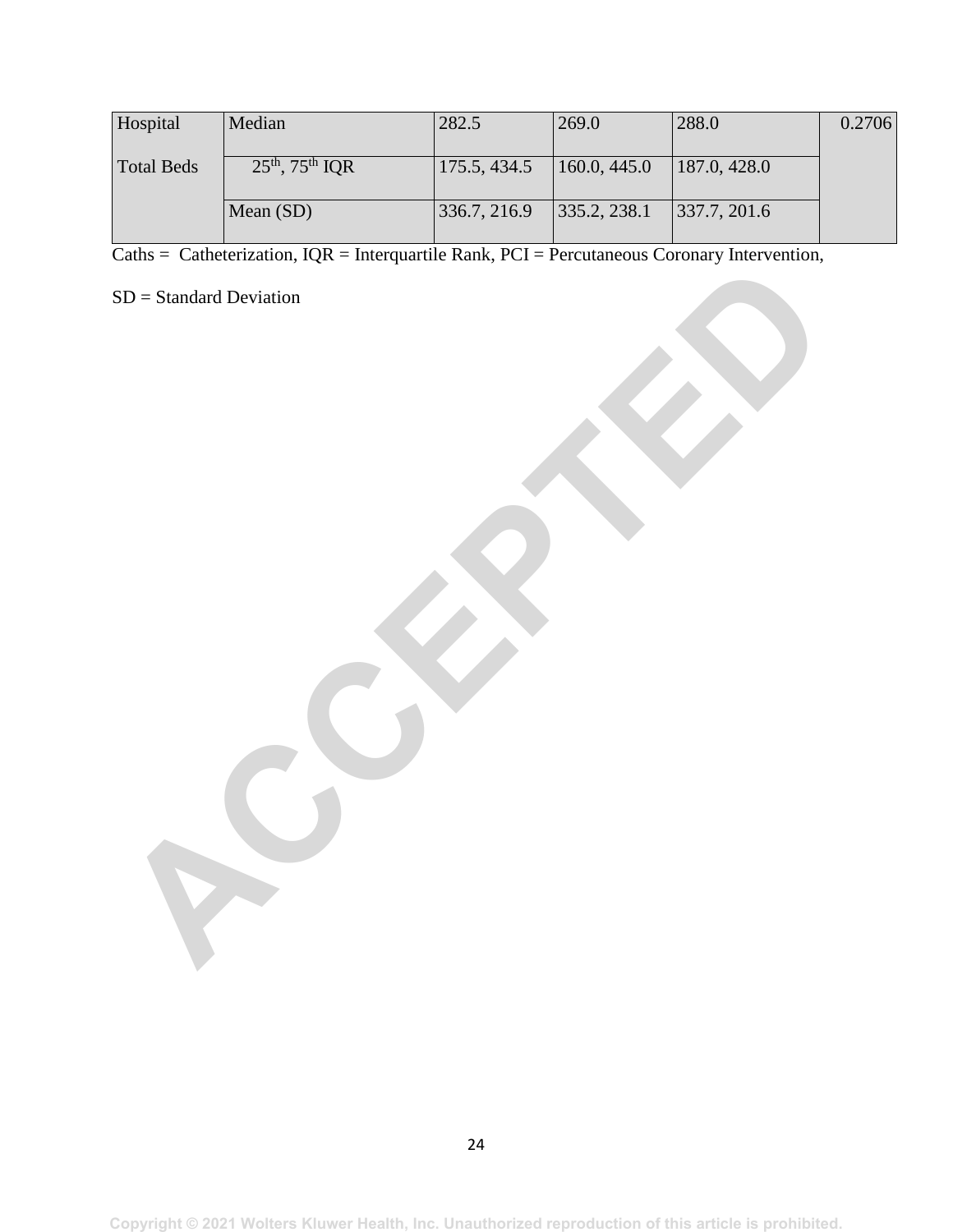## Table 2. Population characteristics stratified by accreditation status

|                                | <b>Overall</b>      | <b>Accredited</b>   | Non-accredited      | P value  |
|--------------------------------|---------------------|---------------------|---------------------|----------|
|                                | $(N=192374)$        | $(N=67462)$         | $(N=124912)$        |          |
| <b>Patient Characteristics</b> |                     |                     |                     |          |
| Median (IQR) Age               | 65 (56, 75)         | 65 (57, 75)         | 65(56, 75)          | 0.5025   |
| Male                           | 127538 (66.3)       | 44855 (66.5)        | 82683 (66.2)        | 0.1896   |
| Median (IQR) BMI               | $28.9(25.3 - 33.2)$ | $28.9(25.4 - 33.2)$ | $28.9(23.5 - 33.2)$ | 0.1146   |
| <b>Race/Ethnicity</b>          |                     |                     |                     |          |
| White                          | 158862 (82.6)       | 55482 (82.2)        | 103380 (82.8%)      | < 0.0001 |
| <b>Black</b>                   | 23126 (12.0)        | 8155(12.1)          | 14971 (12.0)        |          |
| Asian                          | 4845(2.5)           | 1777(2.6)           | 3068(2.5)           |          |
| Hispanic                       | 16959 (8.8)         | 4402(6.5)           | 12557(10.1)         | < 0.0001 |
| <b>Past Medical History</b>    |                     |                     |                     |          |
| Hypertension                   | 145777 (75.8)       | 51256 (76.0)        | 94521 (75.7)        | 0.1581   |
| Dyslipidemia                   | $105179-(54.7)$     | 39041 (57.9)        | 66138 (53.0)        | < 0.0001 |
| <b>Diabetes</b>                | 71144 (37.0)        | 24921 (36.9)        | 46223 (37.0)        | 0.7732   |
| Prior MI                       | 35036 (18.2)        | 13246 (19.6)        | 21790 (17.4)        | 0.0001   |
| Prior PCI                      | 43769 (22.7)        | 16187 (24.0)        | 27582 (22.1)        | < 0.0001 |
| Prior CABG                     | 19771 (10.3)        | 7122 (10.6)         | 12649(10.1)         | 0.9209   |
| Prior Stroke                   | 15827 (8.2)         | 5906 (8.7)          | 9921 (7.9)          | < 0.0001 |

Categorial data presented as n (%), continuous presented as median (interquartile rank)

BMI = basal metabolic index, CABG = coronary artery bypass graft, IQR = interquartile rank,

MI = myocardial infarction, PCI = percutaneous coronary intervention,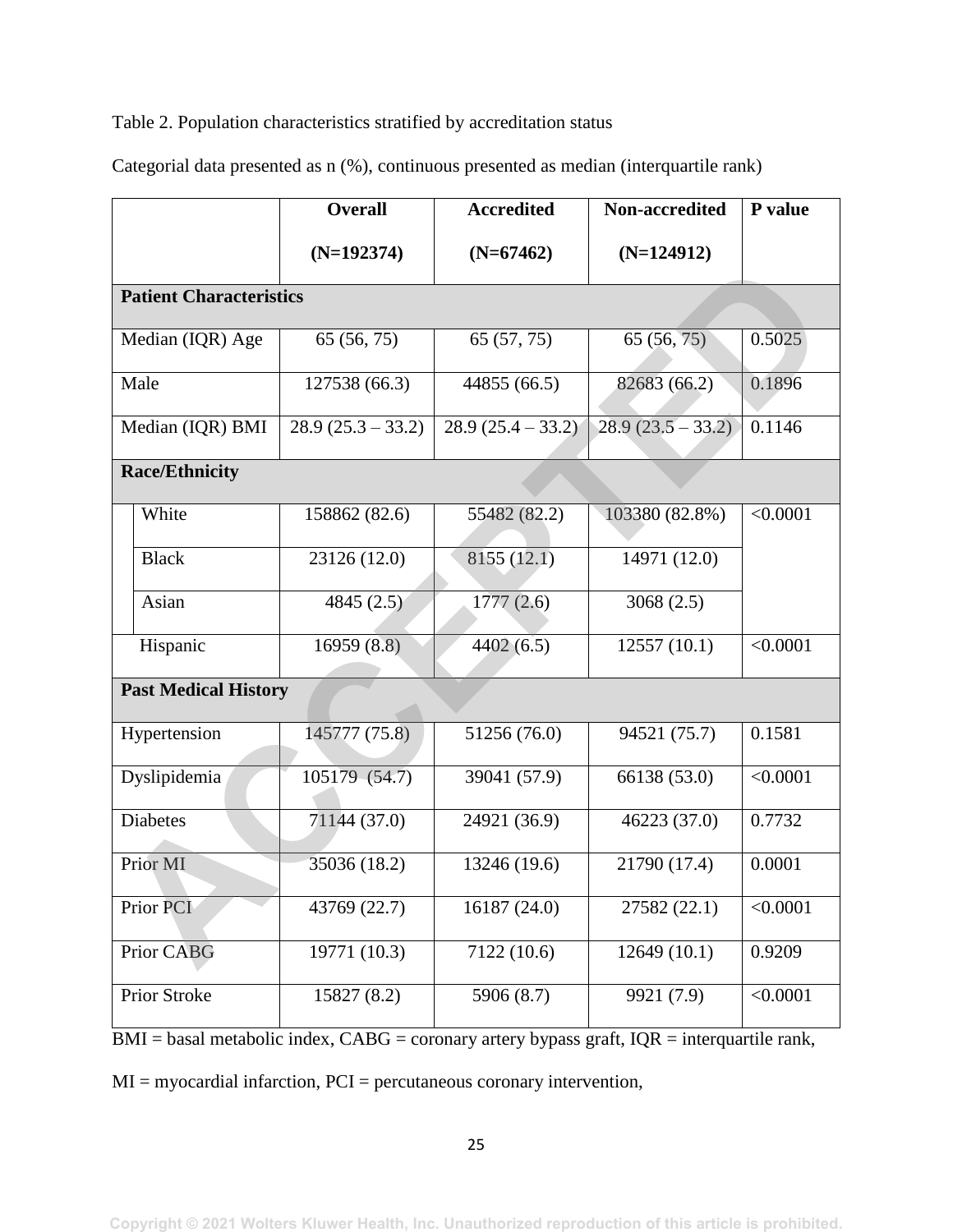# Table 3. Interventions stratified by Accreditation Status

Data presented as frequency (percentage) for categorical variables.

|                                            | <b>Overall</b> | <b>Accredited</b> | Non-         | P value  |  |
|--------------------------------------------|----------------|-------------------|--------------|----------|--|
|                                            |                |                   | accredited   |          |  |
|                                            | $(N=192374)$   | $(N=67462)$       | $(N=124912)$ |          |  |
| <b>Procedures</b>                          |                |                   |              |          |  |
| ECG $w/in 10$ mins of arrival              | 61.6           | 60.4              | 62.3         | < 0.0001 |  |
| Rate of 1 <sup>st</sup> medical contact to | 66.0           | 64.8              | 66.8         | < 0.0001 |  |
| 1 <sup>st</sup> device activation          |                |                   |              |          |  |
| Coronary angiography                       | 98.2           | 98.6              | 97.9         | < 0.0001 |  |
| <b>CABG</b> among NSTEMI                   | 9.0            | 8.6               | 9.2          | 0.0019   |  |
| PCI for NSTEMI                             | 53.3           | 55.4              | 52.3         | < 0.0001 |  |
| Revascularization for NSTEMI               | 61.8           | 63.5              | 61.0         | < 0.0001 |  |
| PCI for STEMI                              | 94.4           | 94.6              | 94.3         | 0.1362   |  |
| LV function assessed                       | 96.2           | 96.2              | 96.2         | 0.7891   |  |
| <b>Arrival Medications</b>                 |                |                   |              |          |  |
| Aspirin                                    | 96.8           | 96.8              | 96.8         | 0.8437   |  |
| <b>Beta blockers</b>                       | 71.3           | 71.2              | 71.3         | 0.5462   |  |
| P <sub>2</sub> Y <sub>12i</sub>            | 61.3           | 63.5              | 60.2         | 0.0001   |  |
| <b>Discharge Medications/referral</b>      |                |                   |              |          |  |
| Aspirin                                    | 97.5           | 97.8              | 97.4         | < 0.0001 |  |
| <b>ACEi/ARB</b>                            | 81.7           | 82.5              | 81.2         | < 0.0128 |  |
| Beta blocker                               | 96.3           | 96.6              | 96.2         | < 0.0001 |  |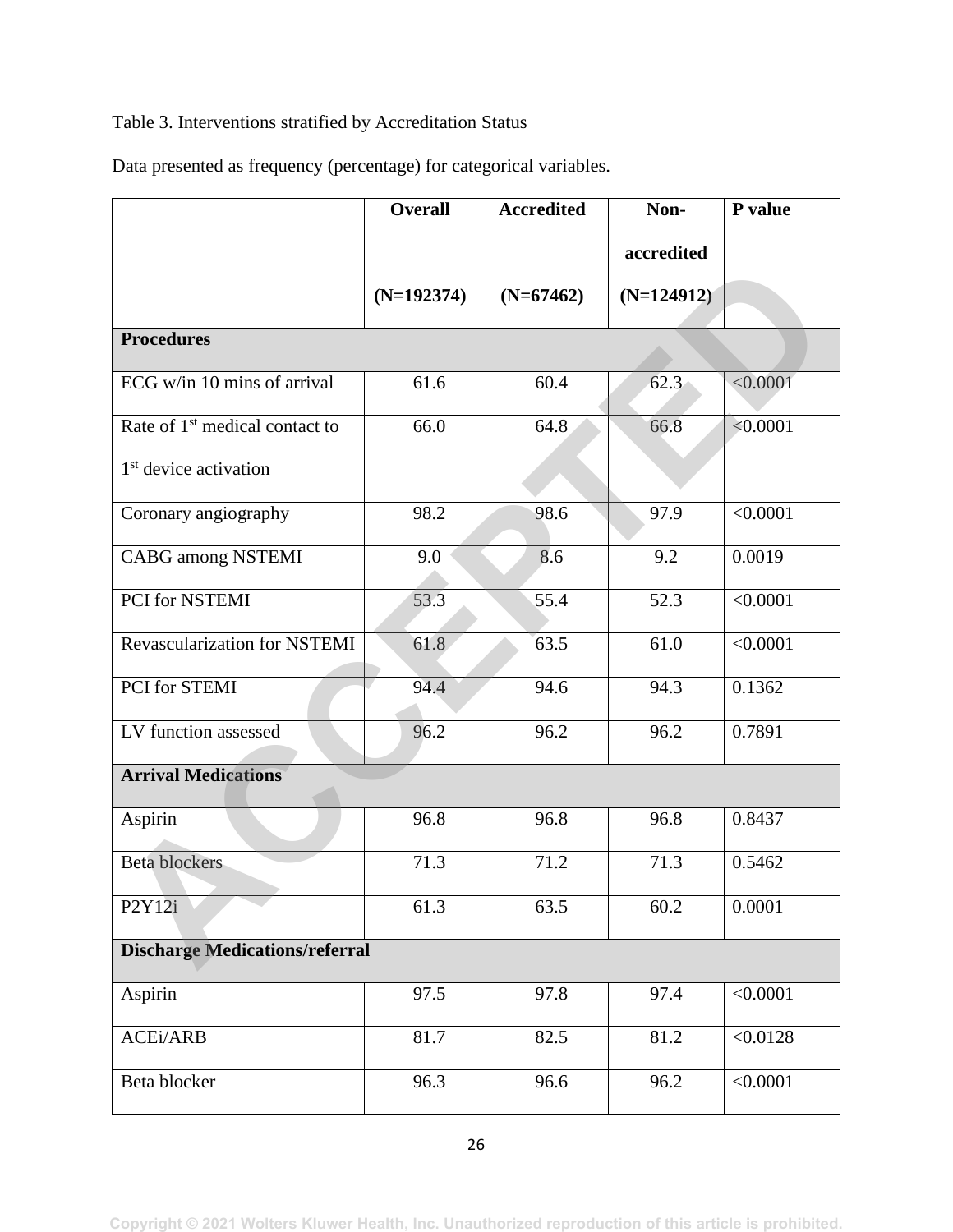| P2Y12i                          | 89.6      | 90.3      | 89.2      | < 0.0001 |  |  |
|---------------------------------|-----------|-----------|-----------|----------|--|--|
|                                 |           |           |           |          |  |  |
| <b>Statin</b>                   | 97.6      | 97.8      | 97.5      | < 0.0001 |  |  |
|                                 |           |           |           |          |  |  |
| Cardiac rehabilitation referral | 130276    | 45996     | 84280     | 0.0305   |  |  |
|                                 |           |           |           |          |  |  |
|                                 | (80.2)    | (80.5)    | (80.0)    |          |  |  |
|                                 |           |           |           |          |  |  |
| <b>In Hospital Mortality</b>    |           |           |           |          |  |  |
|                                 |           |           |           |          |  |  |
| Death                           | 9564(5.3) | 3435(5.4) | 6129(5.2) | 0.1055   |  |  |
|                                 |           |           |           |          |  |  |

ACEi/ARB = Angiotensin Converting Enzyme inhibitor/Angiotensin Receptor Blocker, CABG = Coronary Artery Bypass Graft, ECG = Electrocardiogram, LV = Left Ventricular, NSTEMI = Non-ST Segment Elevation Myocardial Infarction, P2Y12i = P2Y12 inhibitor, STEMI = ST Segment Elevation Myocardial Infarction, **In Hospital Mortality**<br>
Death 9564 (5.3) 9435 (5.4) 6129 (5.2) 0.1055<br>
ACEF/ARB = Angiotensin Converting Enzyme inhibitor/Angiotensin Receptor Blocker, CABG<br>
ECTOREY ARB = Angiotensin Converting Enzyme inhibitor/Angiotens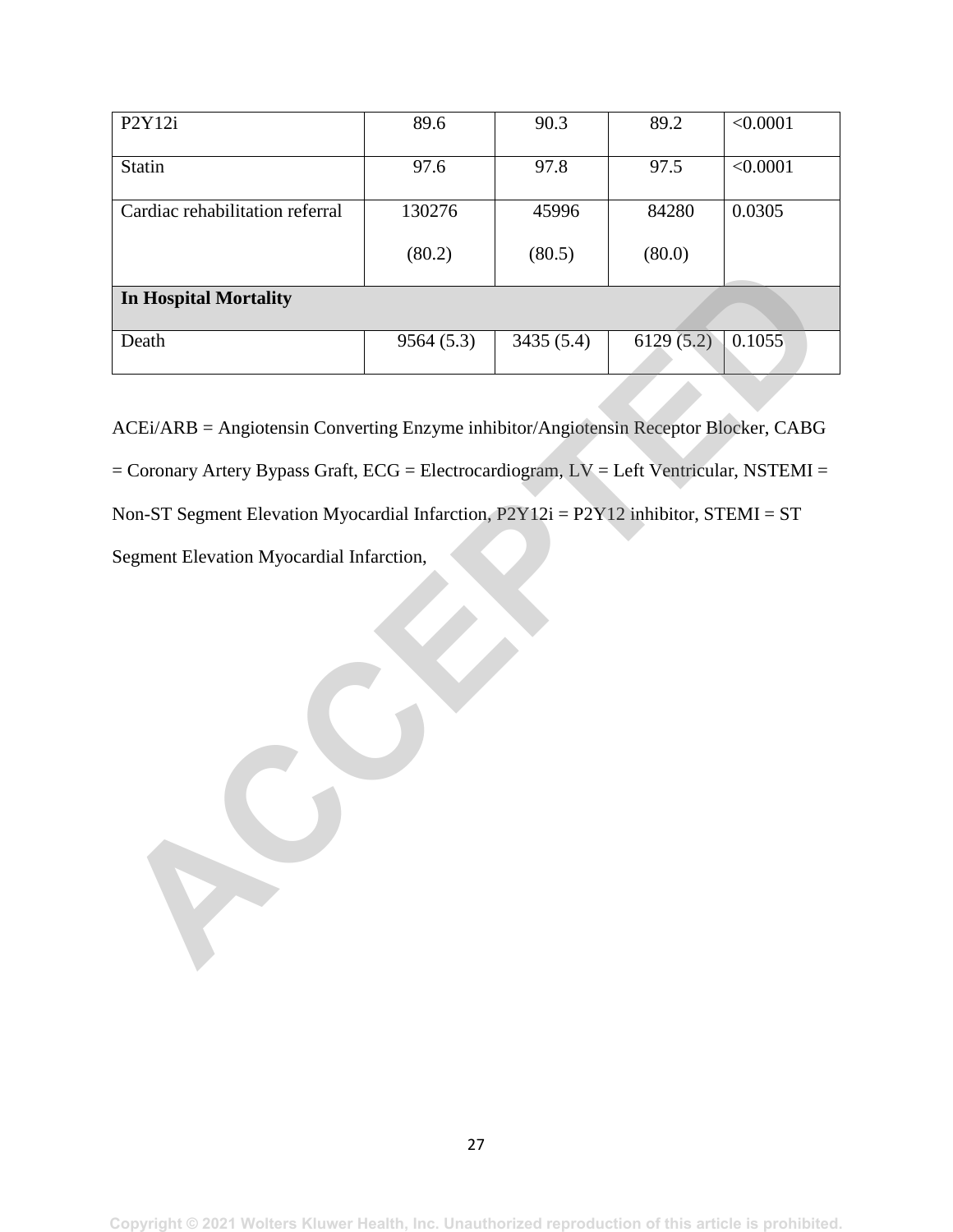Table 4. Hospital length of stay, stratified by accreditation status

Presented as Median (Interquartile Rank); Mean (SD)

|                             | <b>Overall</b>            | <b>Accredited</b>         | Non-accredited            | P value  |  |  |  |
|-----------------------------|---------------------------|---------------------------|---------------------------|----------|--|--|--|
|                             | $N=192,374$               | $N=67,462$                | $N=124,912$               |          |  |  |  |
| LOS                         | 3(2, 5); 4.26(4.91)       | $3(2, 5)$ ; 4.21 $(5.06)$ | 3(2, 5); 4.29(4.82)       | < 0.0001 |  |  |  |
| Age in years                |                           |                           |                           |          |  |  |  |
| < 50                        | $2(2, 3)$ ; 3.38 (4.20)   | $2(2, 3)$ ; 3.38 (4.34)   | $2(2, 3)$ ; 3.38 $(4.12)$ | 0.1057   |  |  |  |
| $>=$ 50, $<=$ 65            | $2(2, 4)$ ; 3.96 (4.84)   | $2(2, 4)$ ; 3.89 $(4.80)$ | $2(2, 4)$ ; 4.01 (4.86)   | 0.0008   |  |  |  |
| $>65, \leq 80$              | 3(2, 5); 4.73(5.35)       | $3(2, 5)$ ; 4.66 $(5.73)$ | $3(2, 6)$ ; 4.77 (5.13)   | 0.0037   |  |  |  |
| >80                         | $3(2, 6)$ ; 4.65 (4.26)   | $3(2, 6)$ ; 4.67 $(4.28)$ | $3(2, 6)$ ; 4.64 (4.24)   | 0.2972   |  |  |  |
| <b>Sex</b>                  |                           |                           |                           |          |  |  |  |
| Male                        | $3(2, 4)$ ; 4.18 $(4.90)$ | $3(2, 4)$ ; 4.11 (4.96)   | $3(2, 5)$ ; 4.21 $(4.87)$ | 0.0003   |  |  |  |
| Female                      | 3(2, 5); 4.43(4.91)       | $3(2, 5)$ ; 4.41 $(5.26)$ | $3(2, 5)$ ; 4.45 (4.71)   | 0.1748   |  |  |  |
| <b>Race/Ethnicity</b>       |                           |                           |                           |          |  |  |  |
| Hispanic                    | $3(2, 5)$ ; 4.72 $(5.40)$ | $3(2, 5)$ ; 4.59 (5.19)   | 3(2, 5); 4.77(5.47)       | 0.0837   |  |  |  |
| NH-White                    | $3(2, 5)$ ; 4.14 (4.66)   | $3(2, 4)$ ; 4.11 $(4.80)$ | 3(2, 5); 4.15(4.58)       | 0.1103   |  |  |  |
| NH-Asian                    | $3(2, 5)$ ; 4.63 (5.60)   | $3(2, 5)$ ; 4.50 (5.96)   | 3(2, 5); 4.71(5.39)       | < 0.0001 |  |  |  |
| NH-Black                    | $3(2, 5)$ ; 4.66 (5.63)   | $3(2, 5)$ ; 4.62 (5.71)   | $3(2, 5)$ ; 4.68 (5.58)   | 0.8374   |  |  |  |
| <b>Hospital Bed Numbers</b> |                           |                           |                           |          |  |  |  |
| < 100                       | $2(2, 4)$ ; 3.47 (3.52)   | $2(2, 4)$ ; 3.50 (3.54)   | $2(2, 4)$ ; 3.43 (3.48)   | 0.0281   |  |  |  |
| 100-250                     | $2(2, 4)$ ; 3.77 (4.26)   | $2(2, 4)$ ; 3.75 (4.64)   | $2(2, 4)$ ; 3.78 (4.04)   | 0.8514   |  |  |  |
| >250                        | $3(2, 5)$ ; 4.52 $(5.19)$ | $3(2, 5)$ ; 4.47 $(5.31)$ | 3(2, 5); 4.54(5.13)       | 0.0011   |  |  |  |